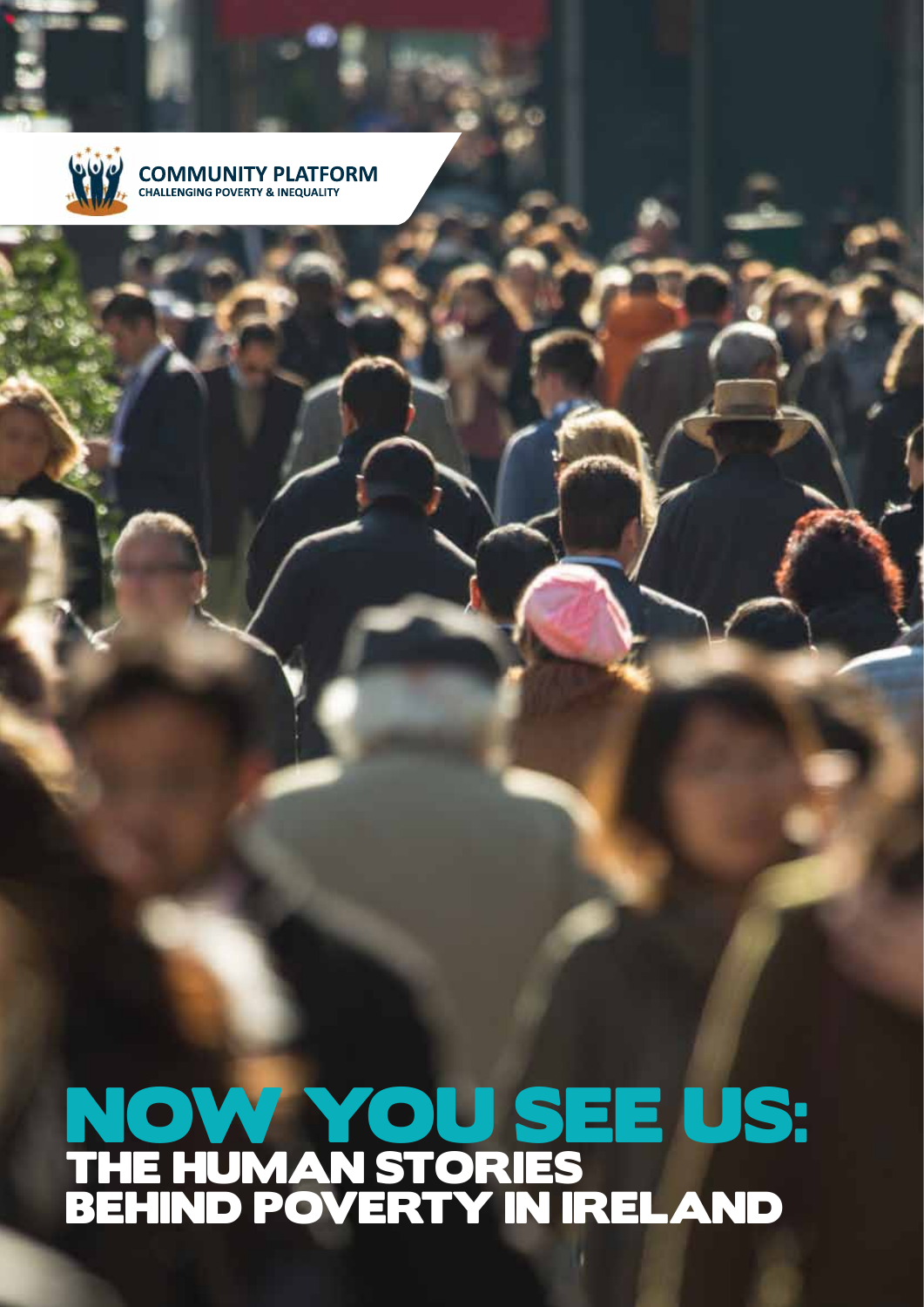The Community Platform is a network of 30 national networks and organisations in the community and voluntary sector working to address poverty, social exclusion and inequality.

#### **Community Platform members**

- ATD Fourth World Ireland
- Age Action Ireland
- Community Action Network
- Community Workers Co-operative
- Cairde
- Debt and Development Coalition
- European Anti Poverty Network (EAPN) Ireland
- Focus Ireland
- Gay & Lesbian Equality Network
- Immigrant Council of Ireland
- Irish Association of Older People
- Irish National Organisation of the Unemployed
- Irish Penal Reform Trust
- Irish Refugee Council
- Irish Rural Link
- Irish Traveller Movement
- Migrant Rights Centre Ireland
- National Adult Literacy Agency
- National Network of Women's Refuges and Support Services
- National Traveller Women's Forum
- National Women's Council of Ireland
- Older Women's Network
- OPEN
- Pavee Point
- Rape Crisis Network Ireland
- Simon Communities of Ireland
- **Threshold**
- Voluntary Drug Treatment Network
- Vincentian Partnership for Justice
- Women's Aid.

*c/o EAPN Ireland, Equity House, 16 Upper Ormond Quay, Dublin 7, Ireland Phone: +353 (0)1 8745737 email: communityplatform@eapn.ie Website: www.communityplatform.ie*

### **Acknowledgements**

The Community Platform would like to acknowledge a number of people for their contribution to this publication. First and foremost we would like to thank those who agreed to be interviewed and contributed their own life experiences in order to bring attention to the issues that impact on their lives and the communities in which they are a part. Secondly, we would like to thank Jamie Gorman and Jacinta Fay who carried out the interviews with great understanding and attention to detail, the Community Platform organisations who helped set up the interviews and Siobhan O'Donoghue and Paul Ginnell who helped coordinate the interview process. Finally thanks to Robin Hanan who coordinated the editing process, to Hilary Curley the main editor and to the Platform members who contributed their input and comments to the final publication.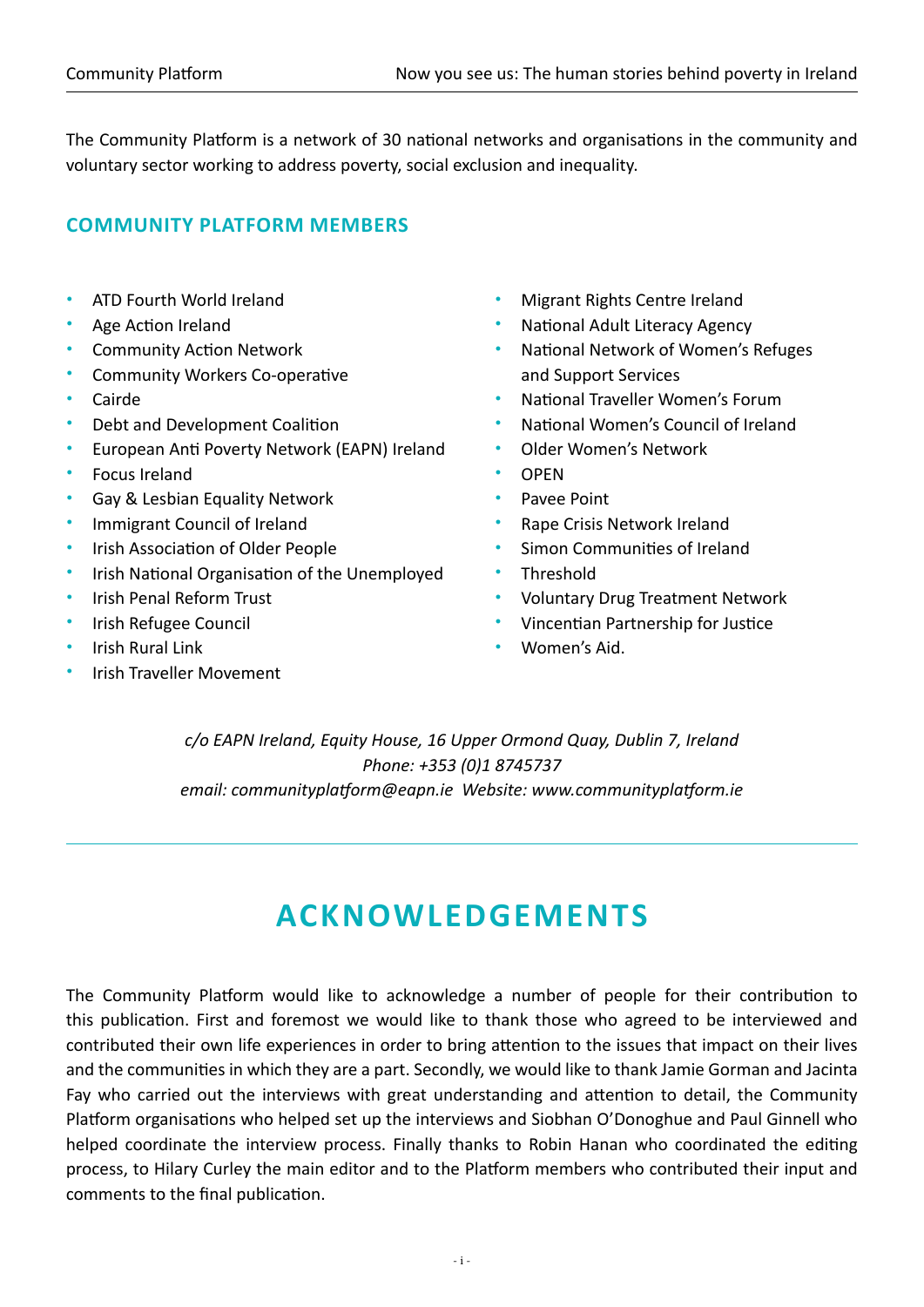## **Introduction**

Ireland is now emerging from three years under the adjustment programme agreed with the EC/ECB/IMF 'Troika'. The combination of the recession and the political choices made over recent years have been devastating for people who are on low incomes, unemployed, marginalised or dependent on welfare.

The Community Platform, as a network of 30 national organisations working against poverty and inequality, has taken this opportunity to take stock of the impact of the recession and of the political choices on people and communities experiencing poverty, discrimination and exclusion and the implications for our work for a fairer Ireland.

This publication gives a snapshot of some of the human stories behind the statistics. The people quoted here have volunteered to tell their stories because they want the wider public to realise the impact that Government decisions are having on their lives and the lives of others like them.

The interviews were carried out by Jamie Gordan and Jacinta Fay, who asked the simple question: *"how is the recession, and Government policy, affecting your life?"*

The interviews confirm the experience of Community Platform members that the greatest impact of the crisis and austerity measures has been felt by people who are on the lowest incomes and most dependent on state supports and services. They now see these services and supports being cut and incomes greatly reduced. Many people are struggling to heat their homes or adequately feed themselves and their families and we have seen a growth of people queuing for food parcels in our cities and towns.

#### **Cumulative Impacts**

The answers are different because of the different situations which people find themselves in, but some themes come through again and again.

Most people tell us that they have been hit not just by one policy but by the cumulative impact of unemployment or poorly paid employment, lack of opportunities and cuts to services and supports over successive years.

We are very aware of the rapid increase in the numbers of those who are unemployed and struggling to access limited training and even more limited work opportunities. Many of these people are struggling to pay off mortgage and other debts they took on when they were working.

The experience of Community Platform members, and the statistics, both show that many people have been affected in multiple ways by cuts and other policy changes. Many have experienced cuts to their income and to the services which they rely on.

It is often the cumulative impact of these changes over a number of years that drives people into poverty. This impact has been felt by people dependant on social welfare supports but also by people who are working on low incomes. People who are working on a low income have been brought into the tax net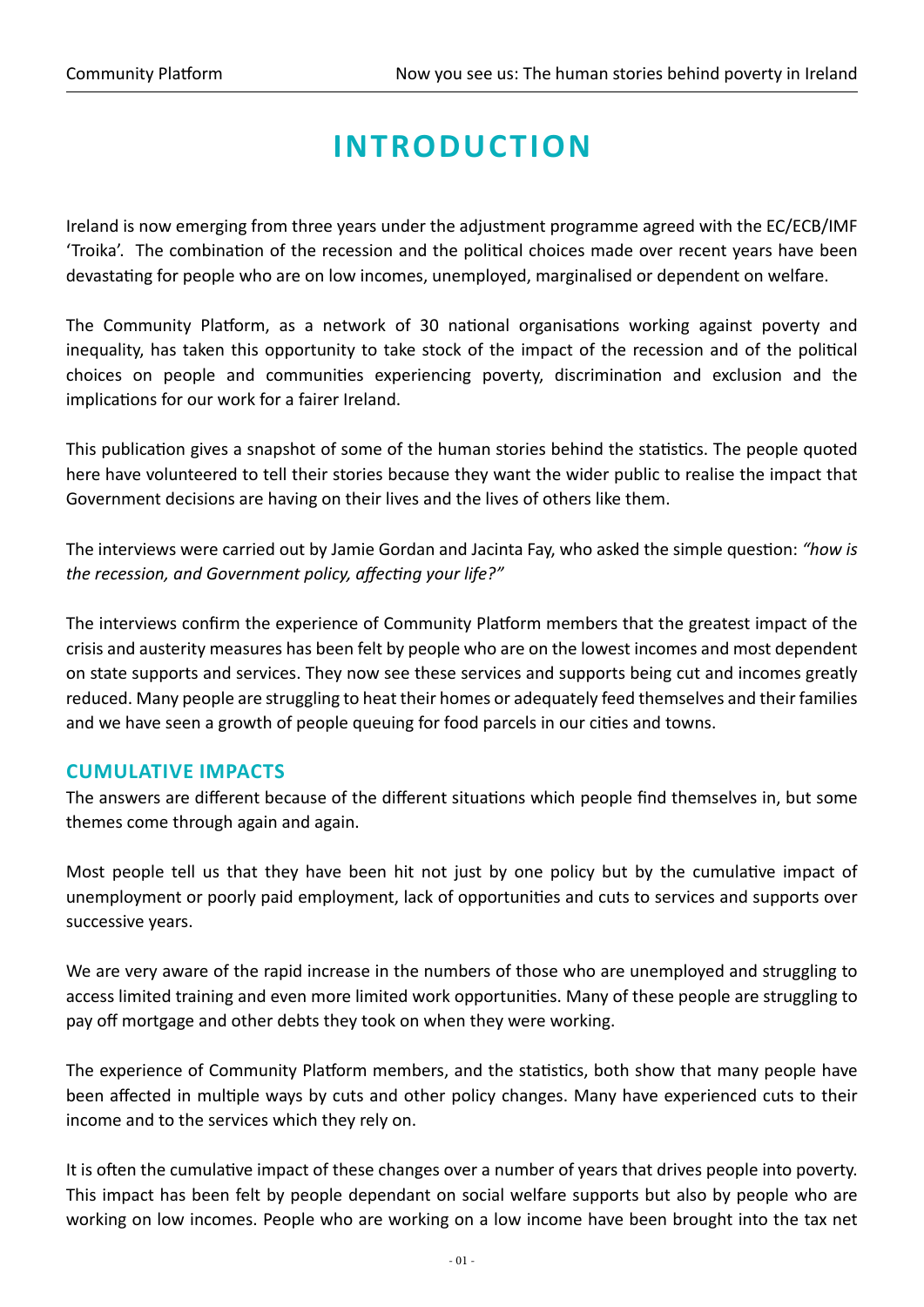through the Universal Social Charge which they start to pay from €10,036 onwards and in 2013 those earning over €18,000 are also paying an extra €5 per week on PRSI. Changes in rules on access to social welfare, often alongside greater flexibility in their work, makes it more difficult for them to access social welfare supports.

Basic social welfare payments for those between 26 and 64 years have been cut by €16 and in 2008 the Christmas bonus was also cut'. Unemployed people on Jobseekers Benefit have seen the duration of their payment cut and face bigger cuts in their supports if they secure part-time employment. Those under 26 have had a larger cut and older people have lost some of their Household Package and along with others have to pay a new prescription charge.

Those on Rent Supplement have had reductions in their supports and have to meet the gap in their rent if their landlord will not reduce their rent. Those with children have also had a series of cuts to their Child Benefit payments.

As a result of changes in the last number of budgets, lone parents have been especially hard hit. On top of being hit by the cuts outlined above there have been a number of changes to the One-Parents Family Payment which fail to recognise the extra costs of childcare and will impact on the ability of many lone parents to access training or employment.

On top of other changes in the funding of community childcare, the changes in supports to lone-parents has also resulted in the capacity of community childcare facilities to access sufficient staff with the knock on effect of limiting the access for people who need these facilities in order to take up training or jobs.

People on low income have been most affected by the 2% increase in VAT on most items in 2013. They have also had to face an increase in fuel and transport costs which impacts particularly on those in rural areas who have also seen many of their bus services disappear.

Poorer people in rural communities are acutely hit as services such as post offices are more centralised to larger towns and rural transport is cut. This also impacts on their chances of taking up training or work opportunities. The cuts to home care and personal assistant supports have had a very negative impact on the ability of many older people and people with disabilities to live independent lives and participate in society.

There is a strong message that people want to work, or to contribute to society in a useful way. The interviews are full of the frustrations not just at the lack of work but at the barriers which policy changes have put in their way, from lack of childcare to loss of essential benefits.

Many groups in society who already faced particular barriers to accessing services and employment during the boom years are now experiencing a disproportionate impact and even greater difficulties. This includes the long-term unemployed, lone-parents, Travellers, people with disabilities including children with special needs, people from ethnic minority groups, ex-offenders and women.

Problems accessing education and training emerge strongly from these studies. A number of people highlight the importance of the opportunities which they have availed of. They emphasise the importance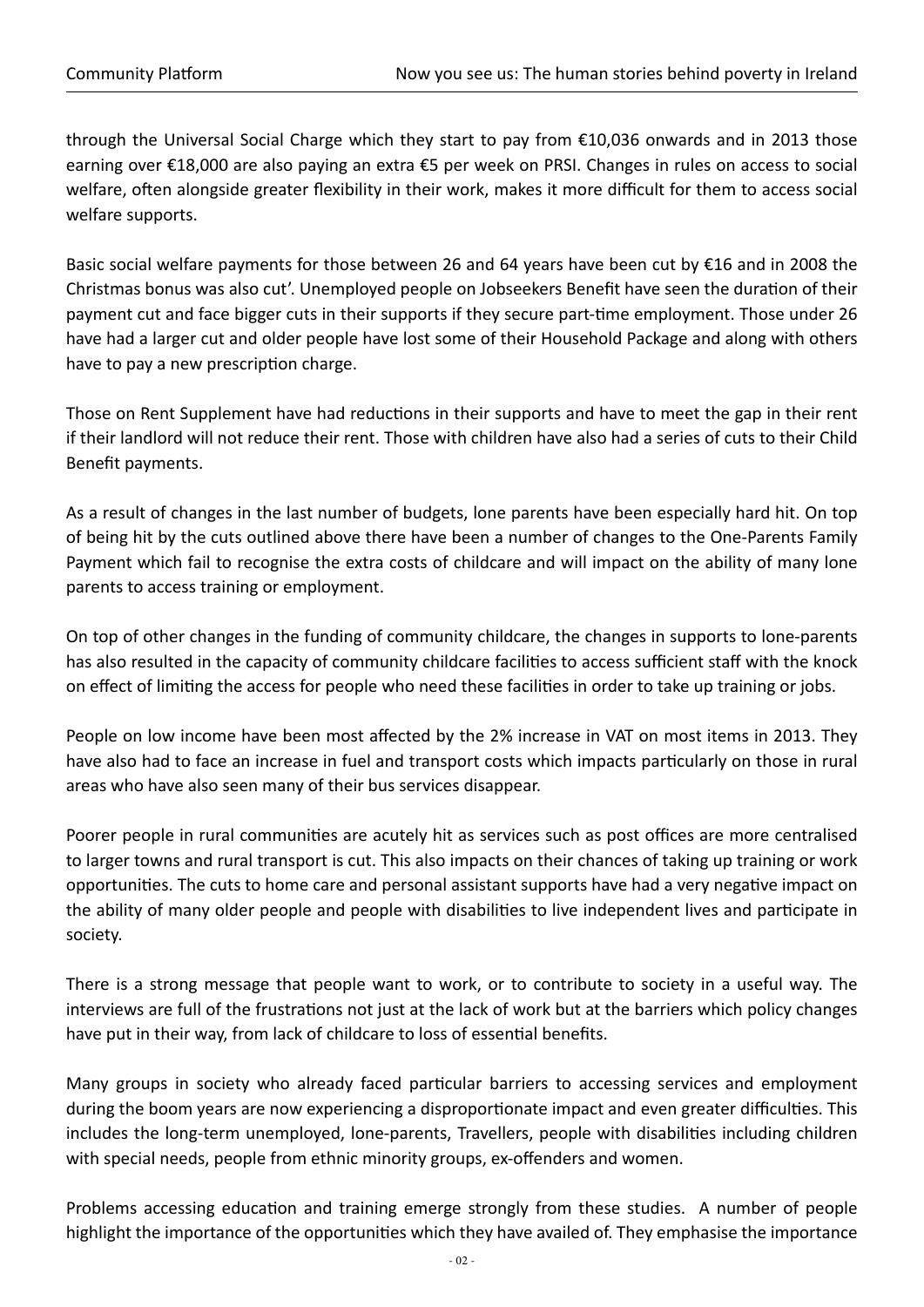of appropriate and relevant courses. They also highlight the the damage caused by cuts to supports including childcare, return to education allowances, to changed eligibility for allowances and closure of education and training centres.

Another clear theme coming through is the effect of poverty and discrimination on health, including mental health, as well as insecurity and fear.

#### **Creative responses**

The interviews also show the creative ways that people are working to try to solve their problems, from voluntary work to re-training and the anger that they are getting so little support in doing so.

Fundamentally, the pictures emerging here are of people who are reaching breaking point as they bear the brunt of a crisis which was not of their making.

The Programme for Government says that *"The Government for National Recovery will strive to ensure that every one of our citizens has an effective right, free from discrimination, to contribute to the economic, social and cultural life of the nation." <sup>1</sup> (p3)* 

It is hard to effectively contribute to Irish society or its economy if you are struggling to make ends meet and you are concerned that existing supports will be further undermined. It is even harder if you were marginalized already as are so many people who are now excluded from Ireland's economic and social development. For example, over the past four years long-term unemployment has more than quadrupled. The supports that were there in so many communities to help people address their own issues have been cut: the supports that helped, for example, adults go back to education that in turn encouraged young people stay on in education.

In the Programme for Government they note that *"We will require all public bodies to take due note of equality and human rights in carrying out their functions." (p54)* Such a development would be welcome and would support the development of a more coherent approach to seriously addressing marginalization and exclusion in Irish society. But where are the resources to undertake such work? Since the crisis hit the two bodies that are responsible for such work, the Equality Authority and the Human Rights Commission have seen their combined budgets cut by 43%.

It is crucial that the Government takes seriously the impact that policies have on people's lives and that of their communities and changes course before it further dismantles the essential public services and supports which exist and drive people deeper into poverty while also creating a more unequal society.

The Government must carry out a poverty and equality impact assessments as an essential part of all policy making. This impact assessment must be done in a way which is transparent and in proper time so that all can see the evidence being used to make choices and discuss the impact of decisions.

#### *Community Platform, December 2013*

<sup>1.</sup> The Programme for Government is available at: http://www.taoiseach.ie/eng/Publications/Publications\_Archive/Publications\_2011/Programme\_for\_Government\_2011.pdf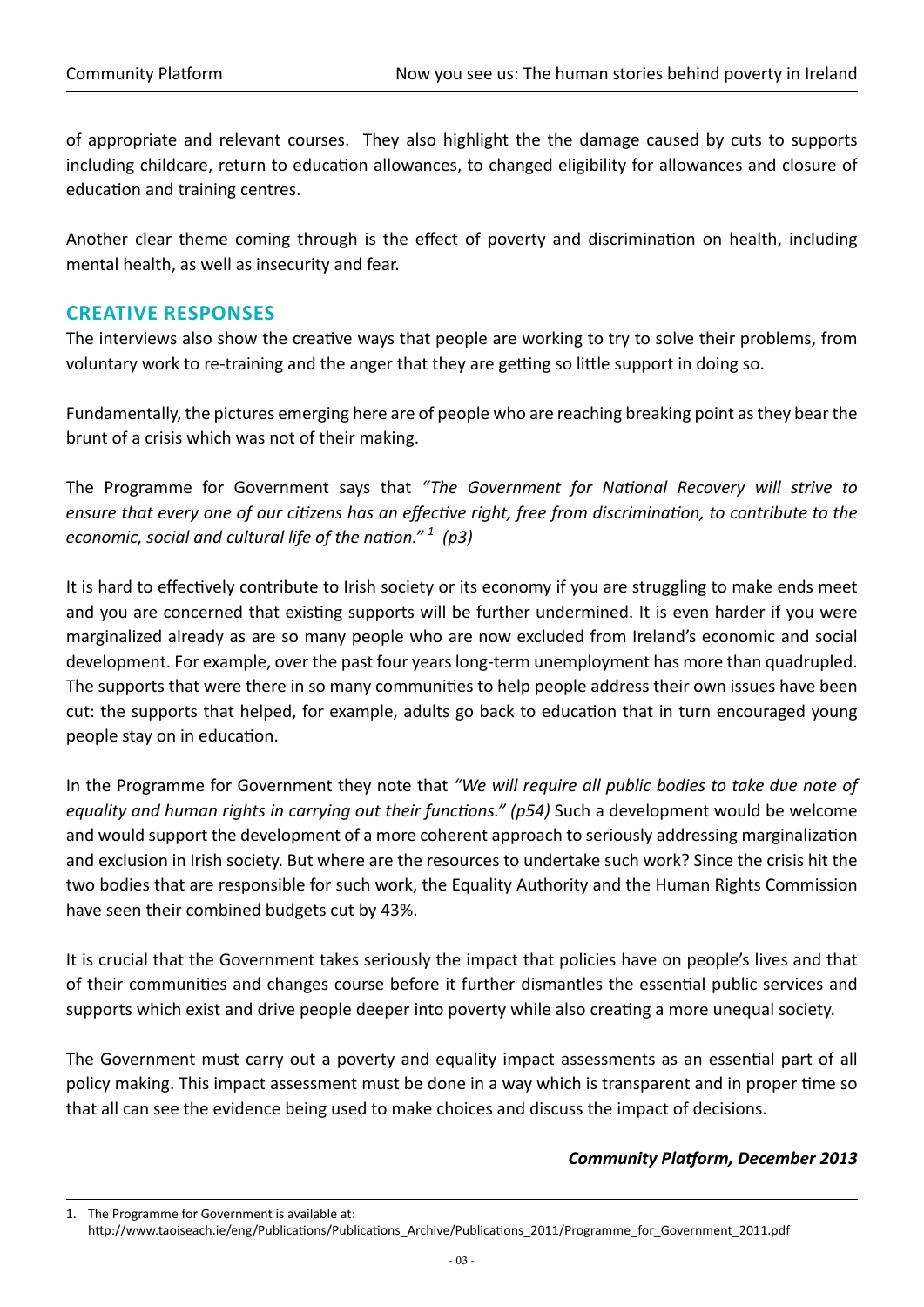## **Grainne, West Clare**

**When he's not here it's just awful and I'm not the sort of woman that can't survive without a man, that's not me, I just love him and I worry about him.**

The recession hit when we were both living in England but we had started to build our house here and felt we didn't have a choice, we just had to carry on with it. We thought at that point "OK, we've had recessions, we've been through recessions in the '80s, they don't last long, we'll get over this, it'll be fine."

We suspected maybe that my husband would have to stay in London for about six months and we would carry on here. I was pretty confident I could bring up our family without a father around for a while and it wouldn't be a problem. We were sending out CVs and making phone calls but slowly, slowly, slowly the realisation hit that this isn't going to happen within six months. Six years down the line, we're still waiting.

My husband works in construction on the sites. He will come back when he knows there's a job on and it's going to last. Twice he has gone back to England with no job prospects hoping for something and he was waiting seven to eight weeks. We're in a waiting period at the moment and it's kind of putting us under. We're just about alright for this month. I don't know what we'll do next month. It's massive stress, but that's our life.

I'm managing because you have to. I've nothing at all in my purse, nothing. John gets the free roll and the free milk at school and thank God he does. When people walk past our house, they may think 'they're managing'. There's nothing behind it though, you know. That makes you isolated - because you can't mix with people, you can't go anywhere. My husband is trying to pay rent and utility bills where he's living. I know he has no heating on at the moment. He goes without so that we are a little bit more comfortable.

My job in the resource centre is my lifeline. My mental health I think is so much better than what it could be, you know, if I was sitting at home. If I didn't have a job I couldn't cope. I get out, I mix with friends, I earn a few bob. It's everything. I think it's given me so much more than the wage. My work is bringing older people who live in isolated areas together once a week. And it's really down to as basic as having a cup of tea, having a chat and giving them information.

Otherwise I don't socialize, I can't. It's your petrol to get there, it's something to bring with you if you're staying in someone's house, you know it's everything. So you just stay on your own, you stay indoors, you just keep your head down and hope that things get better.

After about six months back here, I got sick. I think it was stress. I ended up having two operations but I had a really good doctor and she got me a medical card. Since then, my health has just got worse. I've got diverticulitis, I've got a hyperactive thyroid, I've got diabetes. You're just waiting for the heart attack next you know 'cos that's how it feels.

When my husband is here we're as skint as when he's not here but we're together and it feels better. You feel richer in yourself, in your body, in your mind, in your soul. When he's not here it's just awful and I'm not the sort of woman that can survive without a man, that's not me, I just love him and I worry about him. It's awful being apart. James misses him dreadfully.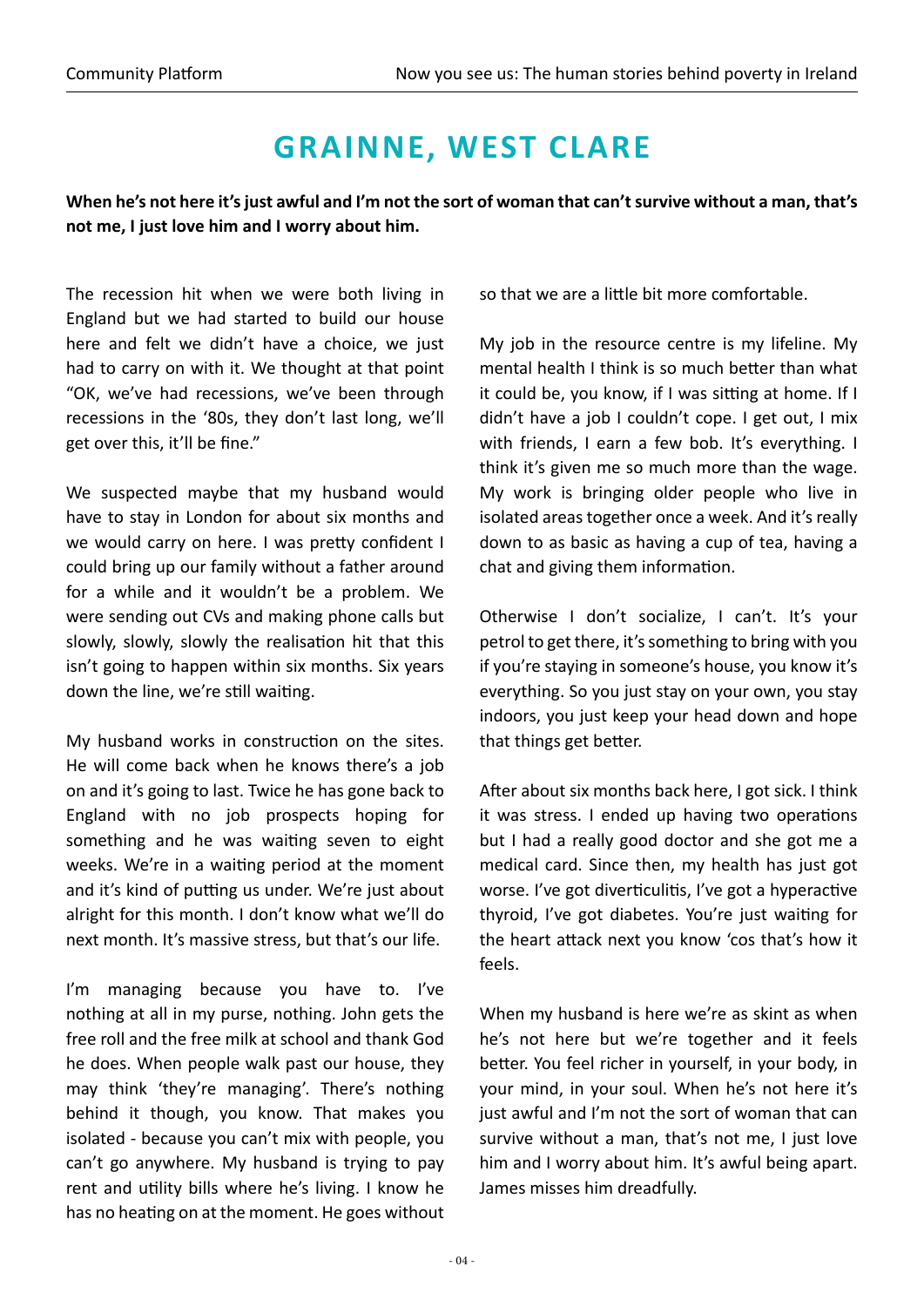I keep thinking to myself maybe Ireland will find its' community spirit. That is what is lacking now - the community spirit, the family bonds - all of those things have gone. The only way the country is going to build itself up is by keeping families and communities strong because it doesn't work when they are all disjointed - you have to pull together.

I don't think about too far down the line, I can't, I really just have to carry on, day by day. I've had it said to me a few times; "what's he doing in England, why is he there, why doesn't he just come back and sign on?" That's not his style, it's just not his style. It would be the very, very last resort. Sometimes I wish he would just come back and sign on, I really do but I know eventually we'd lose everything, I know we would, so he's trying everything.

He has a new plan, a couple of new plans. One is to give up the place that he's living in and live in a container on site. The other plan is to go to Norway, he says there's construction work there. It's nearer than Australia. But we have to do something. Life is not all about the bank, it's not all about the mortgage, they're bricks and mortar. It'll be here when we're dead and gone.

**So you just stay on your own, you stay indoors, you just keep your head down and hope that things get better.**

# "We're just about alright for this month. I don't know what we'll do next month. It's massive stress, but that's our life."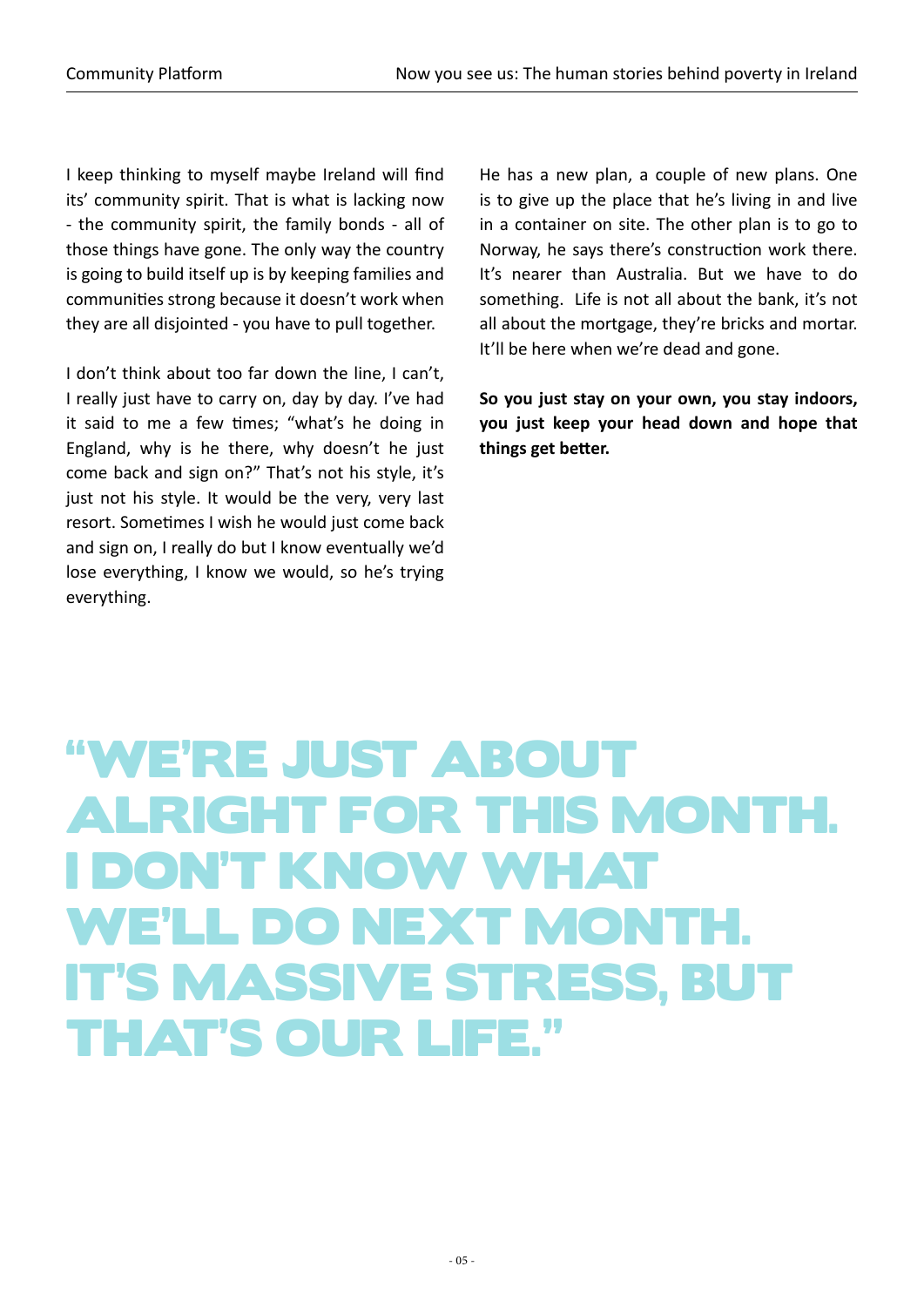## **Niamh, Homeless, Dublin**

**"I would like to have a good job and to work and be independent. To be independent to support myself and whatever I need, like paying the rent and not to depend on social welfare or anything like that".**

Niamh was homeless for six months before qualifying for rent allowance. She is only temporarily off the streets through the kindness of friends and is struggling to find somewhere to live.

"The landlords want the money straight away. They can't wait a few weeks for the rent and the deposit to come through, they want the money upfront. But I don't have €800 to give them straight away", she says.

Three years ago, Niamh completed a FAS metalwork course and went looking for work with little success. She found that there were few opportunities in the welding/metal work field and employers were looking for people with advanced skills and more qualifications. She underwent further training acquiring computer and communication skills but still couldn't find a job.

Niamh struggled to overcome feelings of depression and, with the support of Focus Ireland, she has returned to college to study fitness. She is also brushing up on job applications and her interview skills in the hope of better things to come.

The problem of finding somewhere to live, however, still haunts her.

"I was living in different hostels with about four people in the room and you can't really sleep. If somebody wakes up and makes noise or they come home late and they wake you up, then you can't say anything to them because you might get thrown out of the hostel. I live with my friends now but I have to move out soon because I don't

want to destroy the relationship between me and my friend".

Niamh lives on €144 a week and the recent cuts in rent allowance and social welfare just makes everything that little bit harder.

"The way you live every day you have to sacrifice; your clothing, your food money and the rent. I'm still trying to move on and do my best", she says. "I'm trying to save money to put in my account to have some money in case something happens but I can't save up the €800 or €900 for a rent deposit so I am just hoping to find a landlord who can wait a few weeks until the rent comes through. Many of them don't accept rent allowance so that is another problem".

If the rules of rent allowance were changed to allow people pay the deposit up front to the landlord or if the landlord could wait a few weeks for the money to come through, Niamh says it would really help.

"We are in the middle and we are the ones who are suffering. We want to get a place as soon as we can to go to work or to go to college, to do things, to move on", she says. "It affects us and you get depressed. Right now, since I don't have a place to live, I feel like I am just standing still. I can't move on".

While there are supports to help people return to education and training which are useful, says Niamh, it is really all about jobs and job opportunities. That is really what she, like many others, are looking for.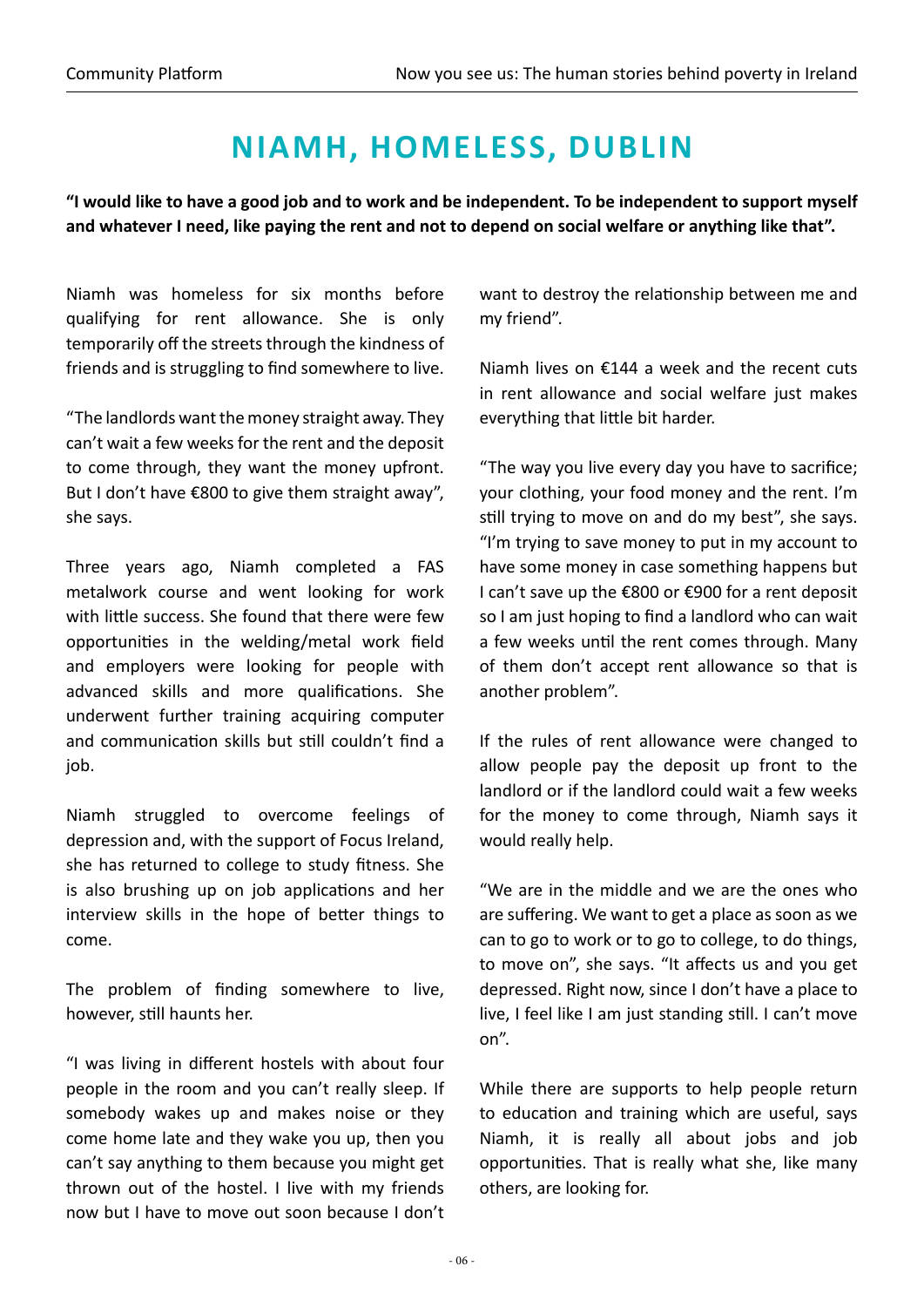"I would like to have a good job and to work and be independent. To be independent to support myself and whatever I need, like paying the rent and not to depend on social welfare or anything like that".

**The landlords want the money straight away. They can't wait a few weeks for the rent and the deposit to come through, they want the money upfront.**

# "It affects us and you get depressed. Right now, since I don't have a place to live, I feel like I am just standing still. I can't move on."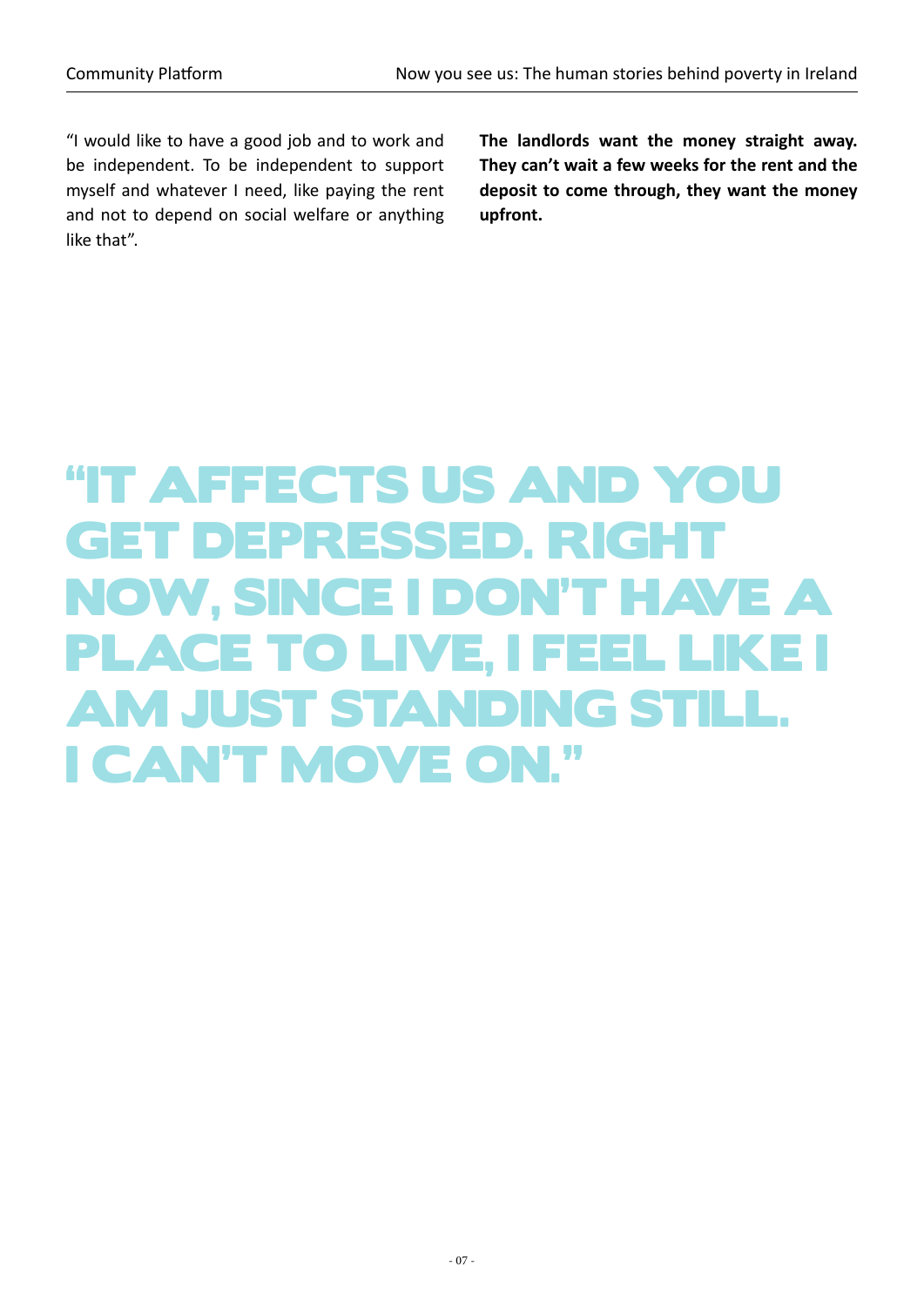#### **Maebh, CE Worker, Dublin**

**I never wanted to be a single parent. I never set out to be a single parent.**

I've reared my child on my own and it's been hard. His father's not around. It's a constant struggle. Last year ten euro was taken out of the child benefit and the year before the same thing. I depend on that and even more now than ever. They're cutting money while everything else is going up: bills, food, everything. I'm working part time but you're just living to pay bills and make ends meet - you're not able to really live or have a life.

When my marriage broke up, my confidence was at an all time low. I was lucky though because I got on a Community Employment Scheme which suited me when my child was very young. Only for it I would have been absolutely lost. I never got maintenance but I was able to work, have a few bob and also get my training , rear my child and not be totally struggling.

After the CE scheme finished I got a job working the morning shift in a canteen and did that for five years until the place shut down. I was back looking for work but found it very hard to get morning hours to work around my child.

I decided to return to education because I left school when I was very young. I did a horticulture course FETAC Level 5 with OPEN and it was the best thing I ever did. I've been studying community development and social analysis ever since. I can only do that now because my son is older. Now I'm working with kids doing a big garden project [in] the flats.

I consider myself one of the lucky ones. Back when my child was very young, there were structures in place to help but now there's really nothing there for lone parents. The changes to the CE schemes

have had a devastating effect as well as funding cuts to community crèches. The Government used to provide support for people to return to education and work - now that's all gone out the window.

Any lone parent I know wants to get out and work but they can't, they honestly can't. What are they going to do with their child? The big obstacle for lone parents is childcare, proper childcare facilities. Putting a child in a crèche costs like a hundred quid a week. How can anyone go out to work for that? Give your child to a stranger to work for nothing? There is just no incentive.

If I lost my job tomorrow how am I going to support my son? I try to stay positive and think it is not going to happen but what if? I work in community and youth work where funding is always tight. Tomorrow the place could be shut down. Then I am back to 220 quid on my book. How would I live on that? The Family Income Support is a help but it only looks at people when they're working - they're not looking at the people that can't work.

I want the best for my son because I didn't have an education. I'm panicking now about college fees. What if he gets his points in his Leaving and he can't do the course because I don't have the money? I really want this for him.

An awful lot of people just think lone parents are scum. I wish there was more awareness of the fact that genuine lone parents do want to go out to work but genuinely can't. It's so, so hard - his father wasn't around so I never had a weekend off. I never wanted to be a single parent. I never set out to be a single parent. Why can't they think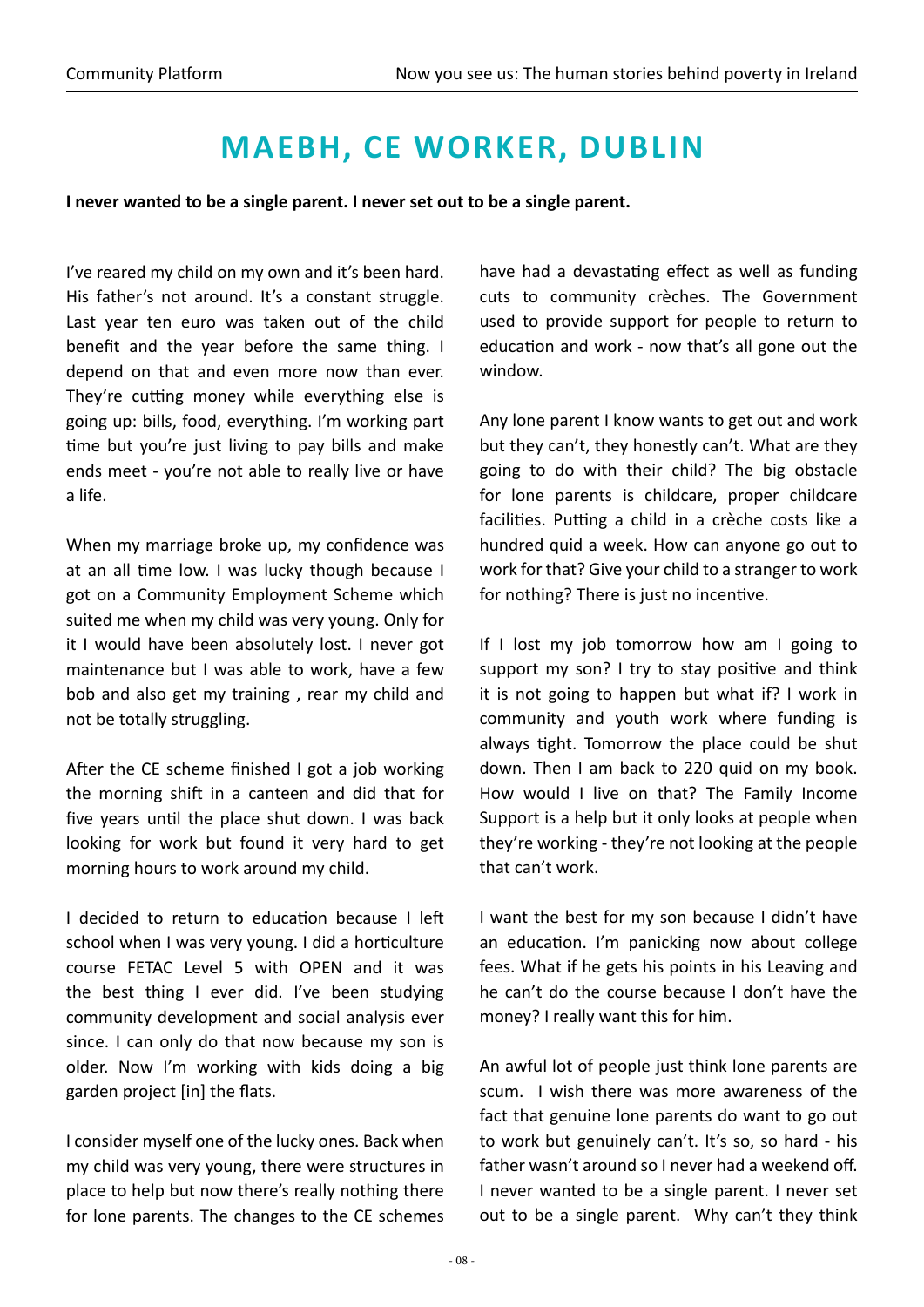about what it is like to be on your own raising a child, what it's like to have no-one there to give a hand or take a bit of the load? Why don't they look at the bigger picture and say how can we help lone parents get out to work?

**Putting a child in a crèche costs like a hundred quid a week. How can anyone go out to work for that? Give your child to a stranger to work for nothing? There is just no incentive.**

## "I GOT ON A COMMUNITY Employment Scheme which suited me when my child was very YOUNG. ONLY FO WOULD HAVE BEE absolutely lost."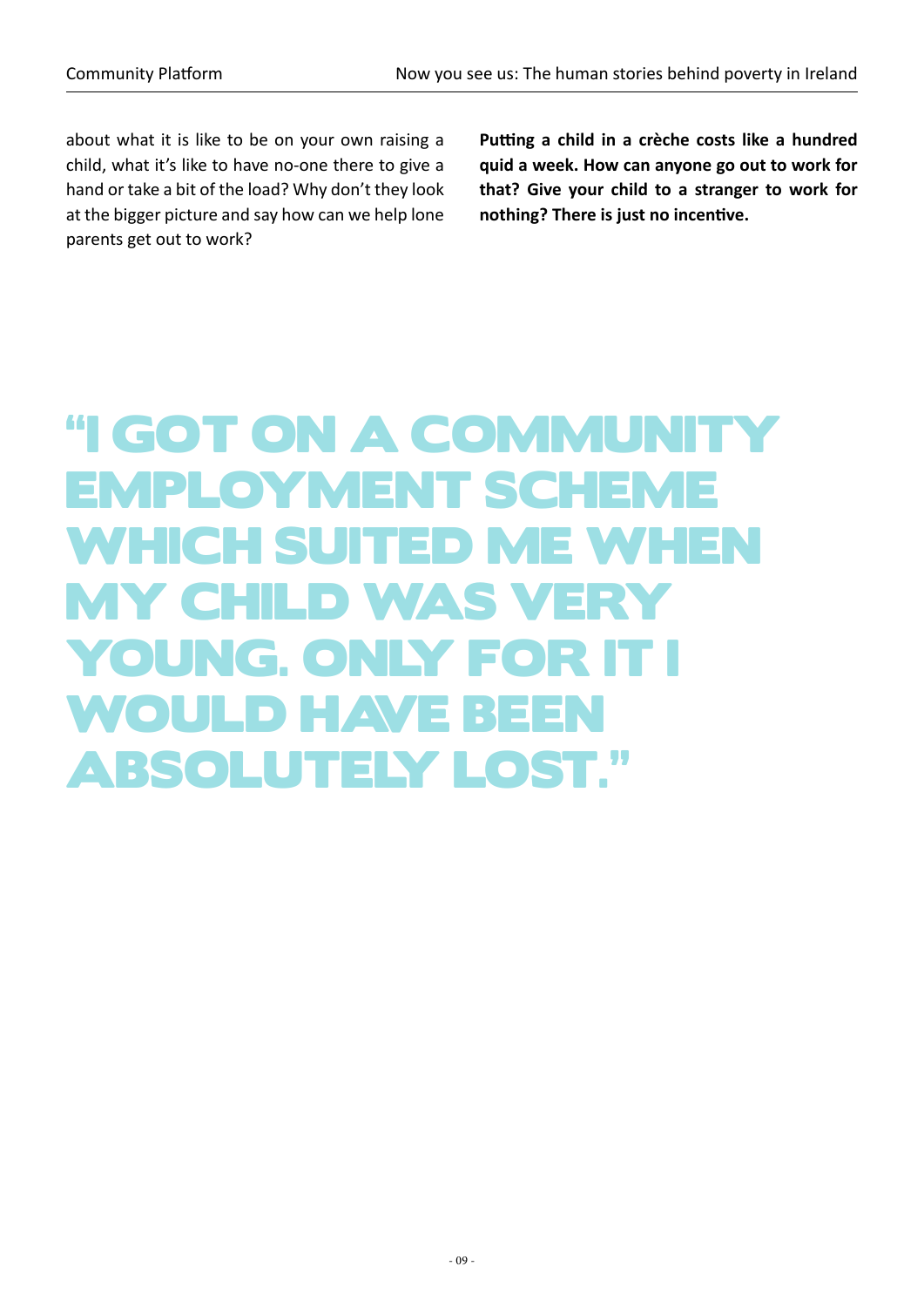#### **Margaret, Primary Healthcare Worker, Dublin**

**Lots of Travellers would love to go out and work but there's nothing there for them.**

Margaret has been working to improve the health of Travellers for the past 9 years. The austerity measures have bitten deep in a community that already experience high unemployment, discrimination and poverty. As a Traveller herself, Margaret knows the struggles faced by other Travellers on a daily basis.

"Travellers dependent on social welfare are really hurting. What they're getting in one hand, they're giving back in another on bills", she says. "Cuts to the child benefit will have a huge impact on poor families because it's money you're dependent on coming in. A member of my own family is living in town and his rent allowance has been cut along with his social welfare payment which is now €100. This has to cover electricity, heating, food and clothes. How can anybody in this day and age live on this?"

She maintains that Travellers are one of the groups who did not benefit from the boom times. Many still live in very poor accommodation with no bin collection, no electricity supply, one portaloo and tap between ten or twelve families. Alongside accommodation problems are the pressing concerns about cuts to education and high unemployment.

"The resource teachers for Travellers have been cut and this is going to have a huge impact on the kids at a time when they are actually staying in school not to mention the cost of getting four or five kids to school when the back to school grant has been cut", says Margaret.

Unemployment among Travellers has always been a problem and it has only worsened since initiatives around the recycling of metals, scrap cars and clothes have been introduced. This is an area of the economy Travellers have traditionally been involved in. It has worsened since the downturn in the economy and also with the introduction of very rigid legislation in the areas of recycling scrap, car-parts, clothes etc which has squeezed Travellers out of income generating activities they were traditionally engaged in.

"I know lots of Travellers who have applied for jobs online and when they go in for interview, straight away employers know who they are because of their accent and probably wouldn't give it to them", says Margaret. "I found it difficult to get work experience for my daughter because of who we are. I couldn't get it for her and she couldn't go in herself and get it even though you're living in the area all your life".

The funding cuts to Community Employment Schemes, FAS programmes, Traveller groups and organizations means that the strain is being felt across the community. In her own area of work, Margaret says that vulnerable Travellers depend on the health support and care she, and others like her, offer. Given the discrimination that Travellers face among more mainstream service providers, who will be there to help them if the primary healthcare projects are cut further?

"We need to get together as a whole community and go out and protest and let the government know how we feel", says Margaret.

"The Government should be providing more support to vulnerable people and communities, not less. Lots of Travellers would love to go out and work but there's nothing there for them. I would love to see young Travellers getting better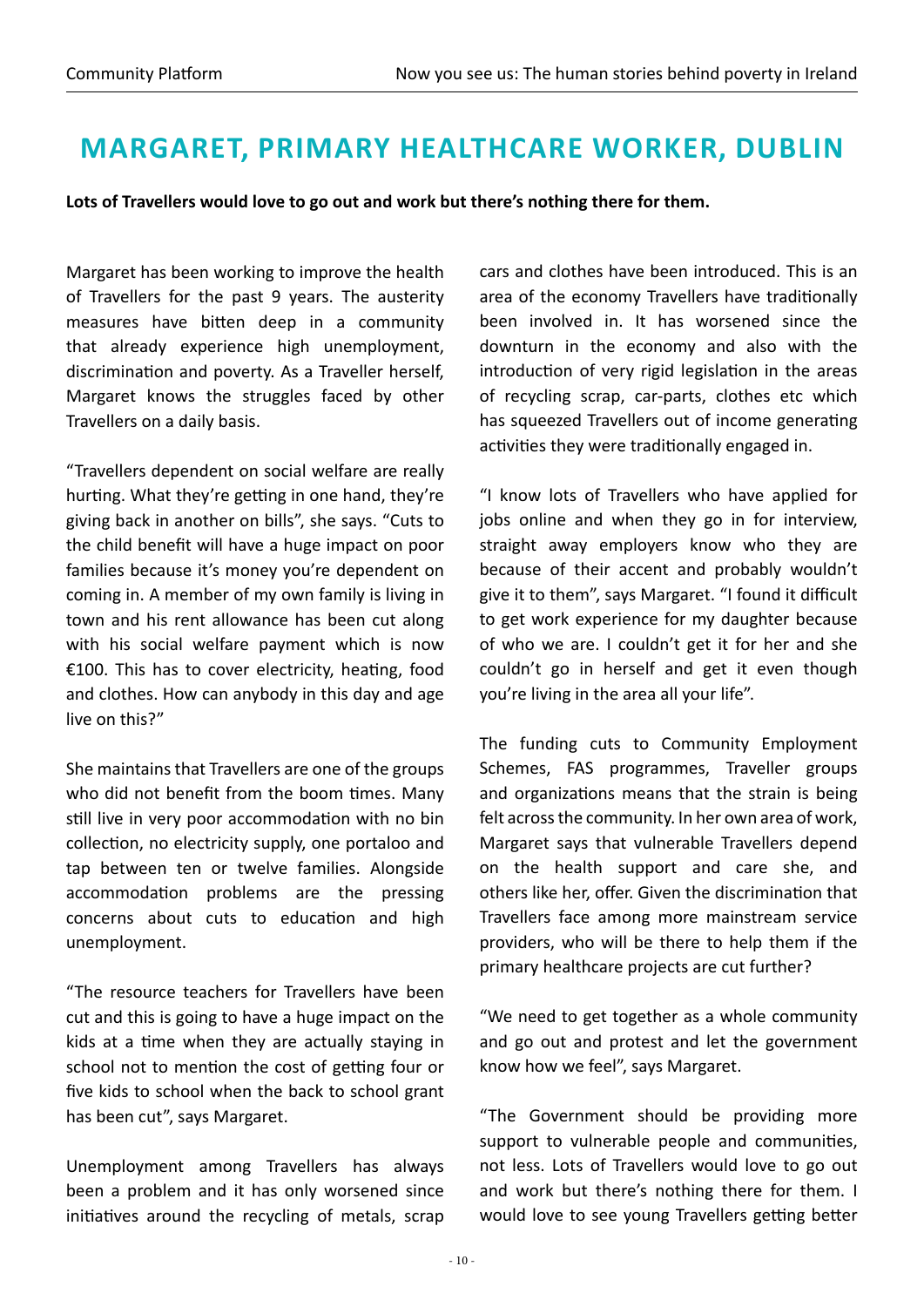education and better job opportunities. I think we have to look to the future generation that's getting a good education, Junior, Leaving Cert, third level if possible and then get a good job after that out of it".

**I know lots of Travellers who have applied for jobs online and when they go in for interview, straight away employers know who they are because of their accent and probably wouldn't give it to them.**

# "The resource teachers for Travellers have been cut and this is going to have a huge impact on the kids at a time when they are actually staying in school".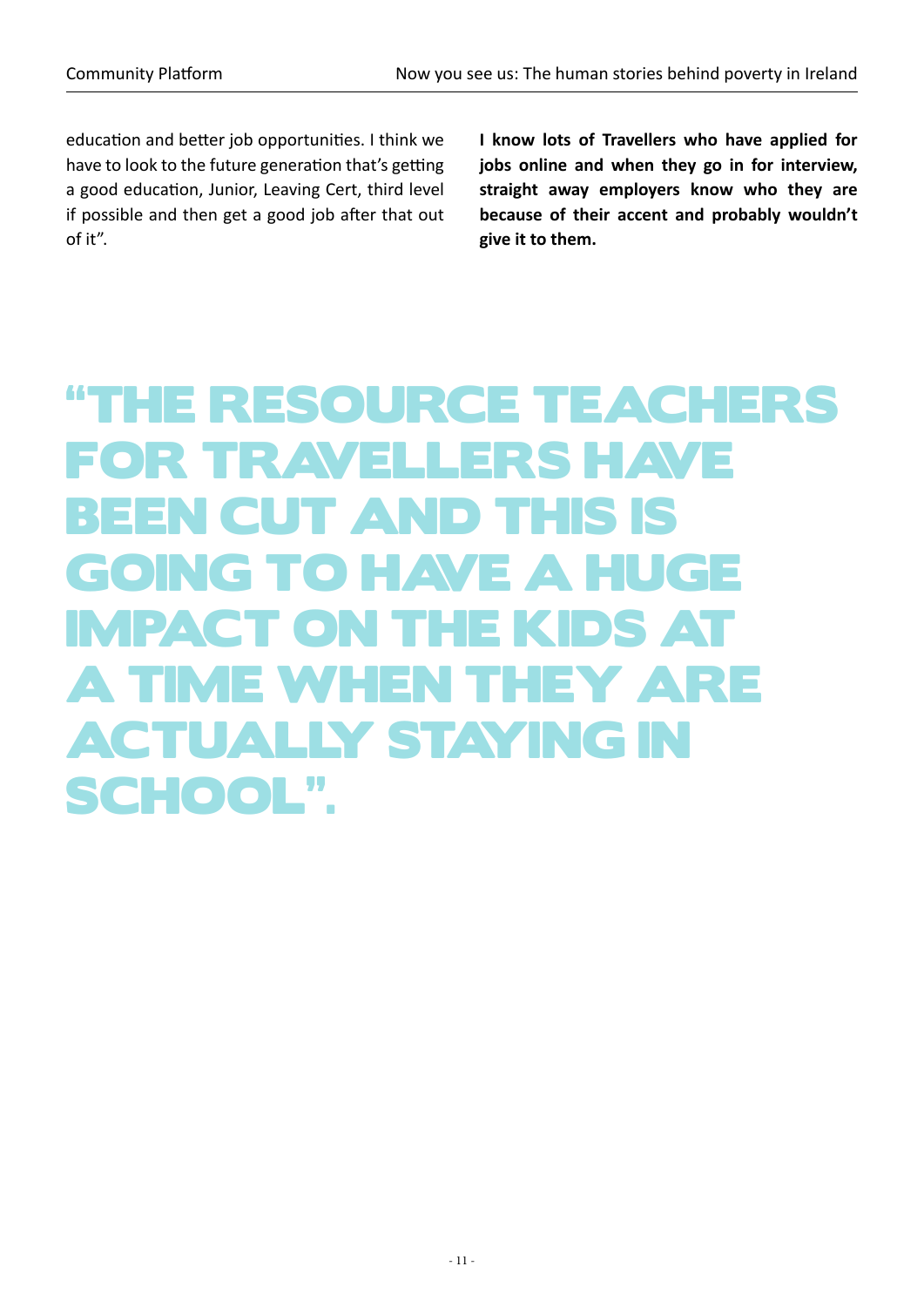## **Mary, Carer**

**I'm being told that I may not be entitled to a contributory pension even though I've been working all my life.** 

The Celtic Tiger never happened for us. We have been in farming all our lives and nothing much changes - the outlay is still high and the income is still relatively low.

I'm in the process of applying for the old age pension and I'm being told that I may not be entitled to any contributory pension even though I've been working all my life. I started out working in a chemist shop back in 1963 and later worked as a telephonist for twelve years. I never knew anything about stamps or pensions - all I knew is that money was being taken off us but apparently it wasn't being put into a pension scheme.

I didn't know either that there was such a thing as signing on when you were looking after children or working in the home. I went back to paid employment working for a caring agency in 2001 but I didn't qualify for a stamp then either because the income was reckoned to be too high from the farm. Eventually by applying year after year I did qualify and I got my stamps paid.

To calculate my pension, they are starting back from '62 right to the present moment and taking an average because of the stamps I have put up in between. But there is a whole life time of work that isn't recognized. I did all the work as my husband was away a lot of the time. But there's nothing on paper to say that, you see. I'm sure I'm not the only one in this situation because an awful lot of women my age didn't work outside the home.

Farm work is hard and its physically draining so there will come a stage where we won't be able to do it. But I suppose you can only just hope that we'll be able to keep going. We have to keep working the farm because we don't have any other income other than his contributory pension and that wouldn't keep two people living. God forbid if we have to go into a nursing home or anything like that I don't know what would happen. We can't afford a private pension on the income from the farm. Any income made over the years barely kept us living and kept the farm going. Money had to be put back in to keep buildings right and stock replaced. I mean we don't go out or we don't go on holidays. We don't do anything like that. You couldn't afford it.

I see other people in the community working very late into their lives where they're probably not fit to be working or shouldn't be working but they still have to. If you have to keep a car on the road and keep the bills paid you won't live on the pension. People now don't use the car as often, they might just take it out twice a week. If they were in senior citizen's clubs or whatever, they're just not going or not going as much. They're getting more cut off and they're just staying at home. It's very isolating altogether.

Contributory pensions should be a basic entitlement for everybody. Healthcare should be available for anyone that wants it - not because you have millions or insurance or whatever but because you are sick. There should be a health service for everyone.

I would like to see the government taking less in their own salaries, I don't know for the life of me how anyone can spend two or three thousand a week which some of them are on and expenses as well. I would say to the government stop their own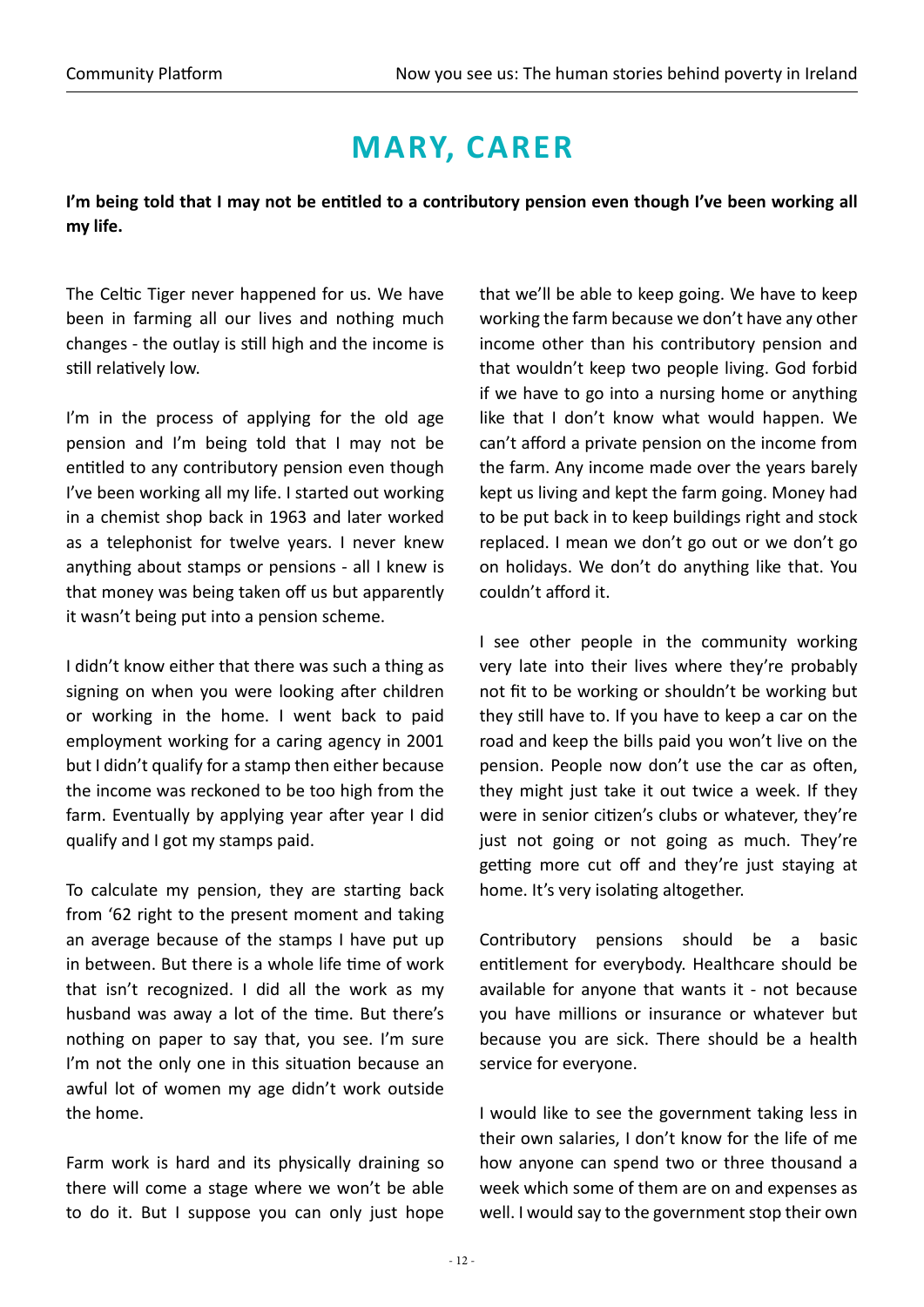salaries, wages, expenses and bring them back down to the ordinary workers rate. I don't think they're doing anything more, maybe a lot less that the ordinary worker on the street and why should they be getting anything more? Then there might be a little more to go around.

**We have to keep working the farm because we don't have any other income other than his contributory pension and that wouldn't keep two people living.** 

# "I mean we don't go out OR WE DON'T GO ON holidays. We don't do anything like that. You couldn't afford it".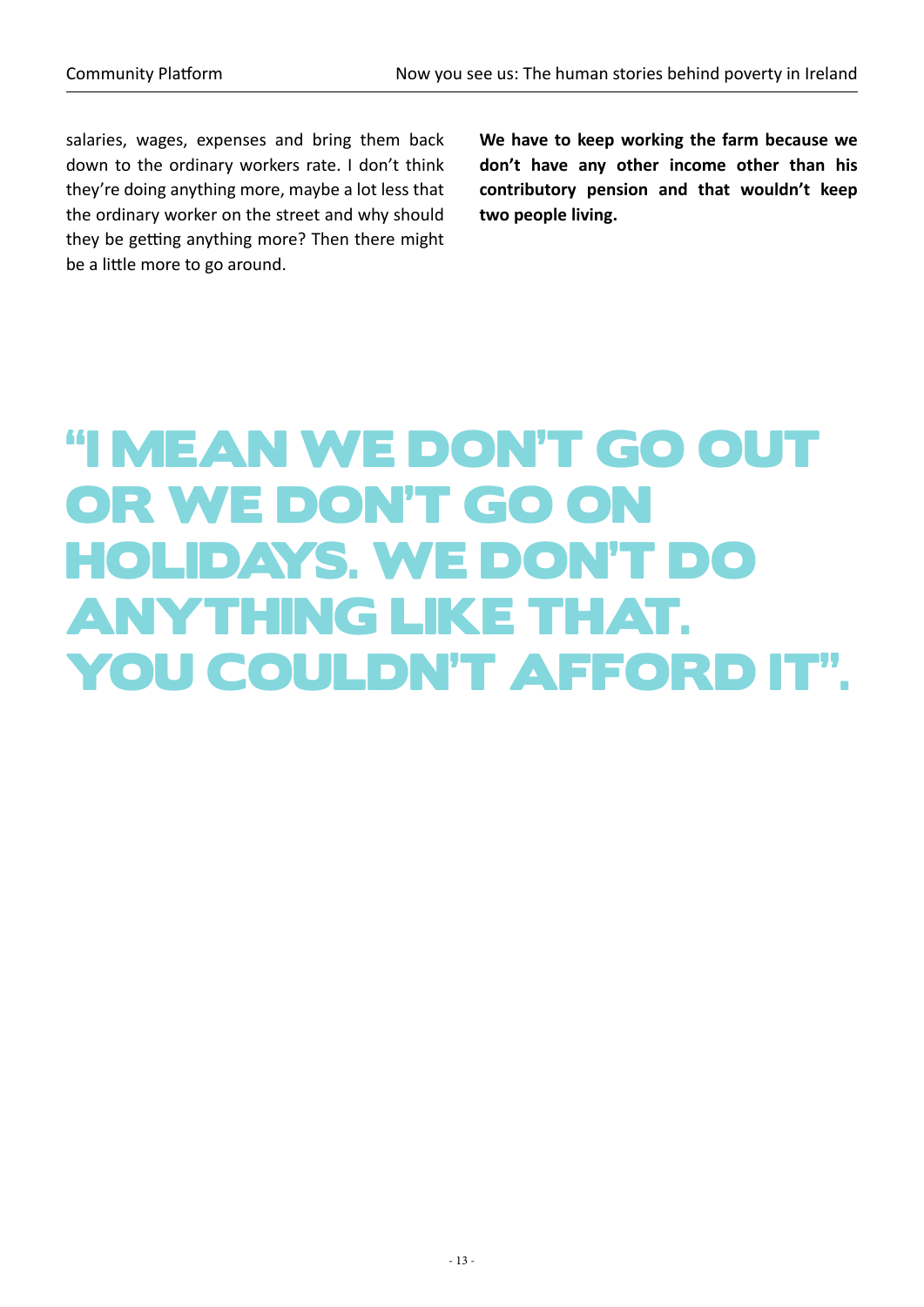## **Tariq , Chef, Dublin**

**I'm crying last night because of what is happening with me. I'm an honest person. I'm suffering all the time. Every day I wake up I have in mind that it's the start of a bad day.**

I've been living here for over twelve years with my wife and two daughters. Everybody's good to me and my family. It's just working life that's very difficult. I'm a professional chef for the last twenty seven years. I'm a very good chef. When I came to Ireland, I had many awards in this field. Before the recession, I was working in the one restaurant for over five years. I had a visa at that time but the owner did not renew my work permit. I feel he used me. I don't have a status now. I'm working, no stamps, no work permit. It's a very bad situation.

The past six years have been very hard for me. Sometimes I am working, sometimes I have no job. I'm illegally working but what can I do? If you don't have a work permit there are no continuous or permanent jobs, only jobs for one month or two months. Sometimes I'm working in places but they know I don't have a work permit so I'm given one or two weeks of work and after that told go away. Sometimes somebody gives me a job and they use me. They know about my situation and they misuse me by not paying properly and sometimes they'll decide the wages but they won't be proper wages. I feel everybody has used me, used but misused.

I'm not getting one cent off the social welfare. I'm not a burden on this country, on the government. Sometimes my friends help me, they give me money. I get a lot of money from a lot of friends. I'm not getting social welfare but I survive, sometimes eating sometimes not eating. I give the food to the children. Sometimes my daughter says 'Baba get something'. But if you don't have money what do you do? I'm trying all the time, the best for the children. One day I work in another place then another place so the children can eat.

Before 2007, I didn't have any health problems. Now, I'm taking nine to ten tablets every day. I have depression, I have diabetes, blood pressure, cholesterol, back pain, problems with my bones, everything. I have tension all the time and headaches. There's a lot of pressure on me. The tablets are working but still in the mind I am very sick. My wife is sick; she has depression, thyroid problems and breathing problems, she is sick all the time. I'm going to hospital to get medicine. I don't have medical card or anything like that, nothing. Over the last three weeks my children are sick, my wife is sick. I have to get medicine. It's very hard for me because the medicine is expensive.

I'm not sleeping. My wife is not sleeping. All the time sitting in the sitting room and thinking, what do I do? Where am I going? I don't have money. I'm patient, my wife is patient, my daughters too who were born in this country. My family are scared all the time. I'm scared all the time. I don't have other family in this country. I have family left behind. My mother is dying now. But I'm not going to my country, I don't have a visa.

I'm crying last night because of what is happening with me. I'm an honest person. I'm suffering all the time. Every day I wake up I have in mind that it's the start of a bad day.

**Sometimes I'm working in places but they know I don't have a work permit so I'm given one or two weeks of work and after that told go away.**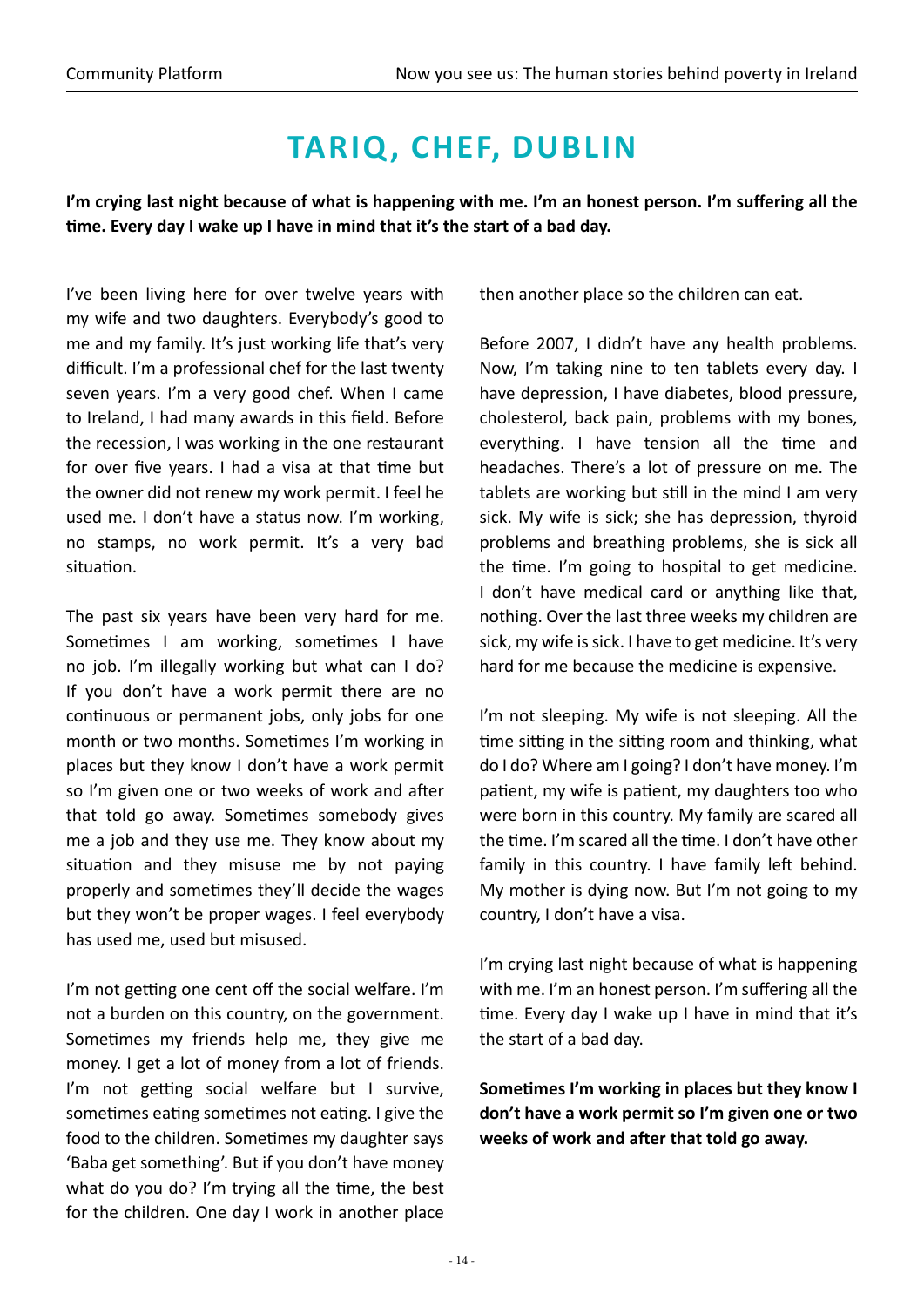#### **John, Youth Worker, Ballyfermot**

**The message we have for young people here is that change can happen, you can make change, it's up to you.** 

John is a Ballyfermot native and has seen the place grow and change from the previous recession in the 80's through the boom times and back to recession again. As a youth worker, he sees young people coming into the service at the age of 21 who don't know what it's like to work. There are opportunities - but in illegal activity.

"They'd be making money other ways; being drivers in cars where people are getting shot", he says. "Carrying guns or drugs down their jocks and earning €600 a week. Things are after changing big time and this has become normalized behaviour in Ballyfermot. There have been three shootings here in the last two weeks".

It is easy to look around for someone to blame, John argues, but he believes the Government have abandoned the young people of Ballyfermot. The young lads have few options - the schools have let them down, families have let them down and now the youth service is letting them down. Funding cuts have led to a reduction in their opening times and there are just not enough hours in the day to meet with everyone.

"We have young people walking in the door and saying 'listen, you wouldn't believe what's after happening, I'm after fucking up everything. Help me, will ye?' And that's what we're here for", says John. "But our hours are reduced due to funding cuts and it's heart breaking when you know there's only so much you can do and then there's nothing else coming after you do that. You can only try and support them but support them how far and where do you direct them to? To FAS?"

Over the last twenty years Ballyfermot has been fighting its way back from poverty and deprivation and had started to thrive. The money that had been invested in local communities and services was paying off but now the rug has been pulled and John believes that politicians see pen strokes on a paper - not real people with real problems and real needs.

"The Government needs to think about what kind of society it wants to create - one where everyone can function and live together or one where crutches are snatched away and people are left to fall to the floor", he says. "Because this is what is happening in Ballyfermot. But it is not only the responsibility of the Government to make change. It is up to each individual. People need to find their voice and start mobilizing. You have got power. Use it".

The message for young people in the area is that change can happen, you can make change, it's up to you.

"When they come in and say 'this is bollox, me ma's children's allowance is after getting cut and we're not going to afford a turkey at Christmas', we ask them why is that, why is society like this where do you fit in, and how can you change that going forward? My responsibility is to support these young people to become aware that we do have power and we can make a change here. How we go about it they might not know, but they just need to know that they can."

#### **Our hours are reduced due to funding cuts and it's heart breaking when you know there's only so much you can do.**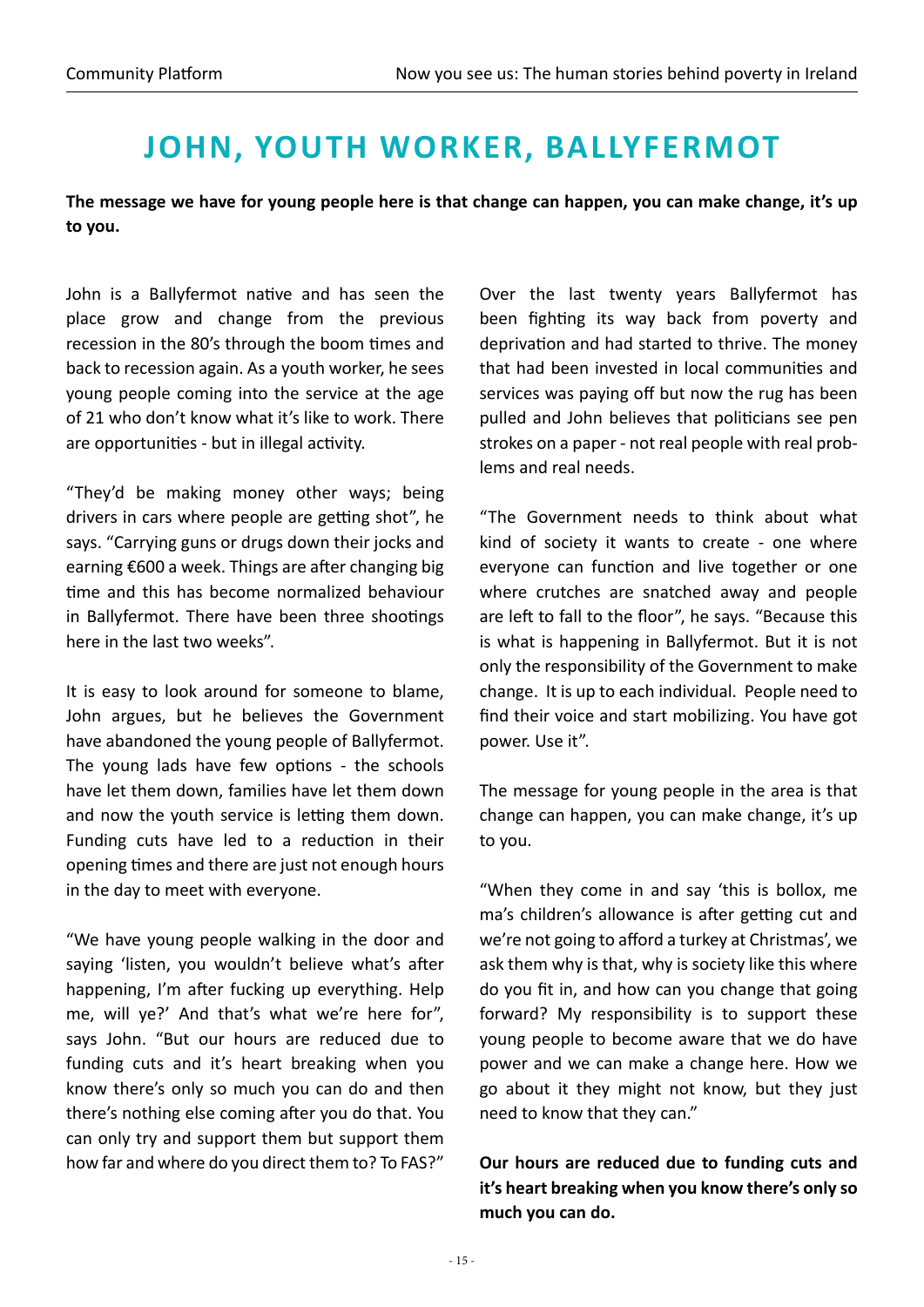### **Kevin, Dublin**

**There needs to be a better strategy of what you're training people for and why.** 

I'm finding being unemployed really demoralising. I'm constantly applying for jobs and getting refused because maybe 200 people have applied. When you're in work every day there's a social element with a regular pattern where you're engaging with other people. When you're unemployed you don't have that so you can very easily slip into a pattern of sitting at home all the time, watching TV and not engaging with anyone.

At the moment I get up and go out. I do loads of little bits and pieces like voluntary work with a disability organisation and some stuff with other groups. It can be difficult because public transport costs money. So sometimes I end up just sitting at home because I just don't have the cash. Being unemployed really does affect your mental health and at the end of the day a lot of my time is spent applying for jobs. I put a tailored CV in for every job so sometimes that can take a day to prepare.

Attitudes to unemployed people are really negative. It's kinda like, 'oh you don't really want a job, you're just sitting around doing nothing'. That really drives me mad. There's a media vilification of people on social welfare but how do they expect people to survive if it is cut? Our cost of living is expensive. I'm struggling to be able to survive myself. I think if I had a family and people who were depending on me, it would be much worse.

I applied to work on a CE scheme, which would have given me €20 extra a week, but when I calculated it, transport costs would have been more than the extra money. That's a serious problem. I think the Government should consider

allowing organisations that participate in training schemes to give travel expenses to workers. I did 'Job Bridge' but even though they have statistics to say it's the most successful in Europe, it didn't work for me.*<sup>2</sup>*

Training opportunities can be pointless and stupid. There needs to be a better strategy of what you're training people for and why. There is no sense that the person is valued as an individual. It's just "shove them on to something so we can get them off the live register". If it's just about shoving somebody into something they're not interested in, is that really any use in the long term? I just find FAS incredibly unhelpful.

There are a lot of mantras out there, that we can't increase taxes on higher earners or corporations. Those need to be challenged. Why can't we bring in a third rate of tax for the extremely wealthy?

Twenty years ago in a Welfare Office staff were instructed to focus on finding everything someone is entitled to and give them the maximum support possible. Now it's the opposite - find ways of cutting back and take things off people. The reality is that the Government is forcing people into impoverishment. We have situations where some parents are not feeding themselves in order to feed their children. Younger people are paying the price for the excesses of older generations.

**Attitudes to unemployed people are really negative. It's kinda like, 'oh you don't really want a job, you're just sitting around doing nothing'. That really drives me mad.**

<sup>2.</sup> JobBridge is a National Internship Scheme that provides work experience placements for interns for a 6 or 9 month period.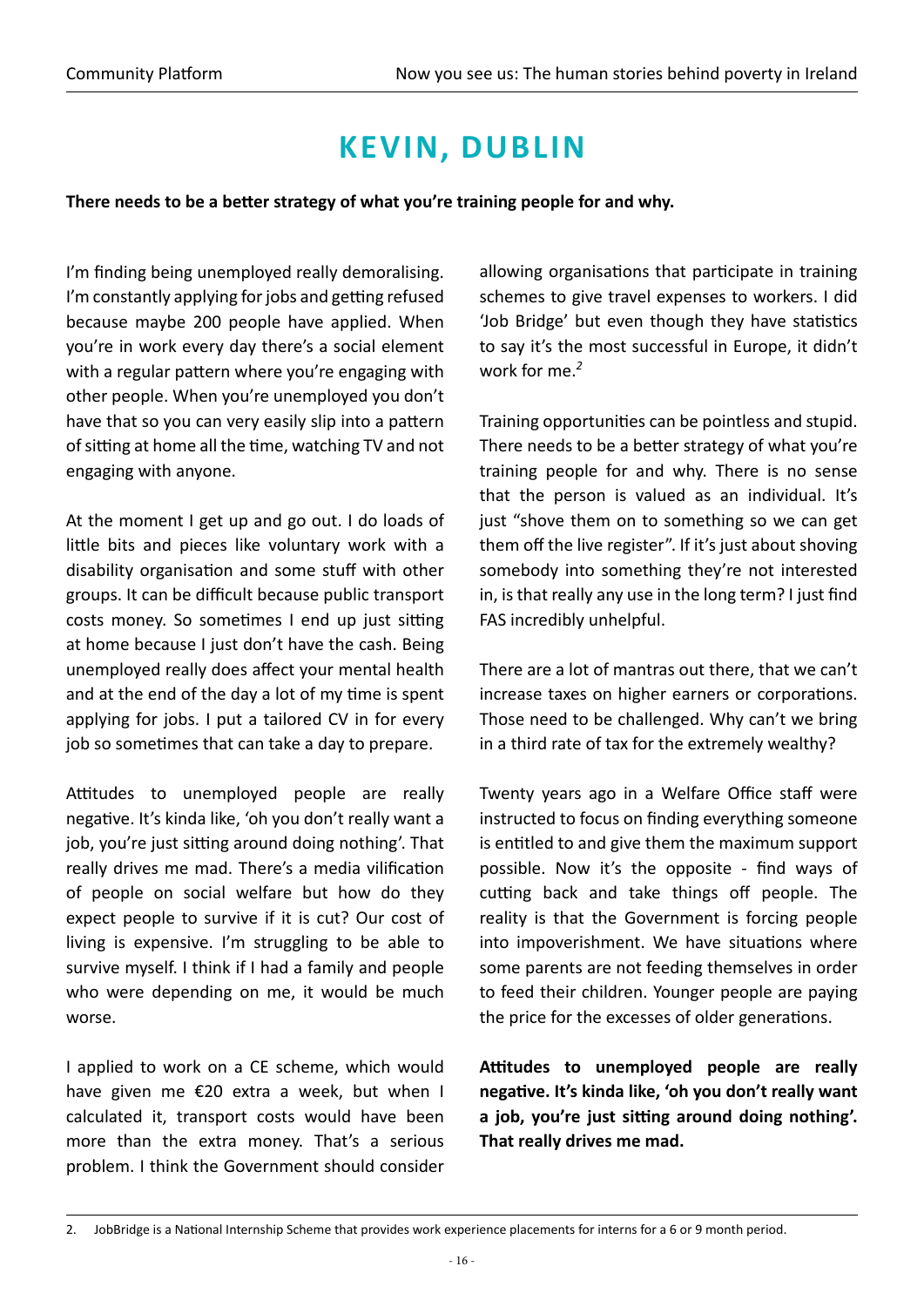#### **Patrick, Community Worker, Fatima Mansions, Dublin**

**We'll never let Fatima go back to what it was but it is becoming more and more of a challenge.**

Five years ago, Patrick would have said that jobs and investment and hard work by the local community had turned the tide in Fatima Mansions. But this stability is now under threat because of income poverty, no jobs and no future.

"I look out the window now and I see gangs of young lads whose brothers we had working a few years back. We had broken the cycle of people entering into criminality", he says. "But the biggest impact of the austerity of the last four years has been anti-social gang culture. Young people who may have been in a position to get a job a few years back are now drifting into the drugs scene. What that translates to is you end up in the criminal justice system or you end up with a bullet. It's really that serious".

Patrick is a Community Worker in Fatima Mansions and believes that employment, an income and a sense of well being goes a long way towards helping people to feel like they belong to society. But the pursuit of the Government's austerity measures has resulted in people feeling like there is no real pathway - there is no escape.

"The cuts are all cumulative. Within our organisation, we've got health, childcare and education services and supports", he says. "All the things that are important to meeting the needs of a community. But all those strands of work have been cut and butchered where only 'frontline' services are seen as a priority. But what does that mean? At the end of the day, areas like this need an integrated service response, not just a simple one".

The cutbacks have reduced the organizations capacity to get people in the locality involved in the running of the services. Not only are the funding cuts impacting on the services provided, but eligibility criteria for schemes and programmes have tightened and opportunities are limited. The youth services have been cut significantly and the community drugs team have seen a 35% cut in their services. Patrick says that there is a significant level of violence, intimidation and fear in the flat complexes and they are struggling to respond to that.

"We'll never let Fatima go back to what it was but it is becoming more and more of a challenge", says Patrick. "The message from Fatima is quite simple: you can't keep cutting. You have to give us, and communities like us, support to come up with new ideas that will meet the needs of people in the community. People are resilient. But we need to continue to come up with programmes that ignite the spirit within people and within a community."

Patrick believes it is his job and the job of others like him to put pressure on the State to respond and do something. The reality is that everyone is competing for resources, he says. "But if the people of Fatima are left at the bottom of the ladder then we are facing another wasted generation".

#### **"You end up in the criminal justice system or you end up with a bullet. It's really that serious"**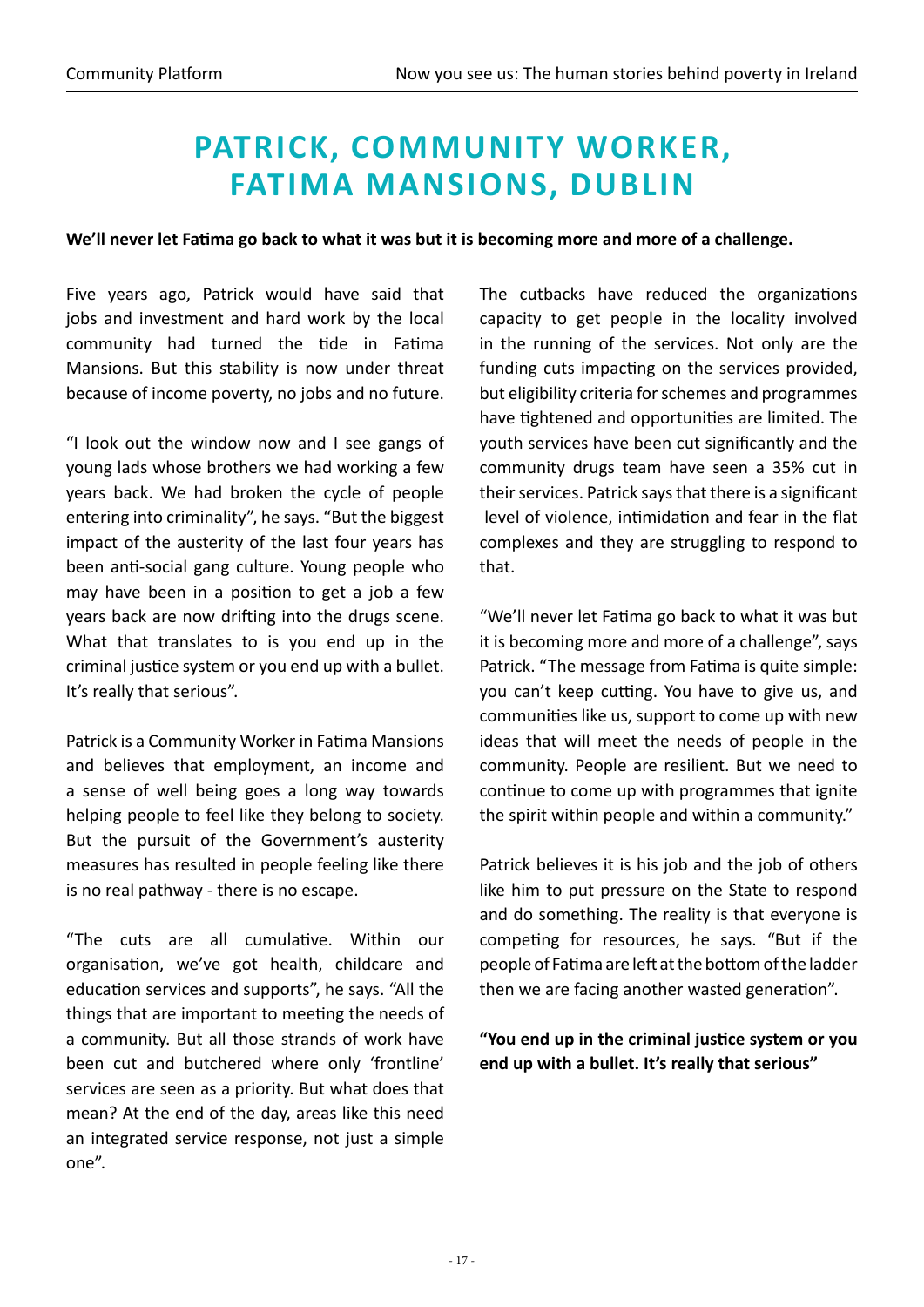## **Siobhan, Lone Parent**

#### **The government and the IMF don't hear about the poverty they are bringing to people - they don't live my life.**

I've been on lone parent allowance now for fourteen years. Basically you just have enough to feed yourself and your kids. There's no extra for anything else. I get €220 a week. My rent is paid out of that, by the time I pay my gas, ESB, my bins, I only have like 120 euro left on a Thursday. By Friday it's gone and I just have the bare essentials there's no treats or nothing nice for the kids just basic food as in cereals, dinner and probably a bit of pasta for supper, that's it, that's as far as it goes.

Come every Wednesday, I'm on emergency electricity and I'm on emergency gas after putting thirty euro in on both the week before. I'm running around turning lights off, pulling out plugs, turning the heating off just to save that little bit extra.

It's depressing as well to sit at home and just have what you need that day. Wednesday is the worst day, when there's literally hardly anything left in the presses. It's only been like this for the last couple of years but it's getting really bad so I'm actually dreading what it's going to be like next year.

Amy's doing her junior cert at the moment and that has been tough since she's started back in September because she needs extra. I'm trying to juggle the money, like leaving out something in the shopping this week to buy exam papers. I'm trying to get the ones that she really needs and put the other ones on hold. She just has to go to a few classes without them.

Childcare has always been a problem - my daughter is 14 now and my son is two. I left school at fourteen so I haven't got a lot of education. I'd love to go back and do psychology for two or three years but there's no funding for childcare. There are a few crèches around the area but its ninety five euro a week. That's half of my pay gone just to educate myself. That's a lot for any lone parent. If I can, childcare providing, I'll train and hopefully be able to provide for the kids myself instead of relying on social welfare because you've no life, you've no sanity on these sorts of payments and with the cuts it's just even worse.

I did a few things over the years like CE schemes and other courses like computer courses things like that but childcare has always been a problem. I'm only 31 years of age, just sitting at home day in day out. I found out about An Cosan*<sup>3</sup>* , signed up for a couple of courses but because of the childcare issue I can't do everything I want to do, so I'm here two days a week. It's a great support.

I started off doing personal development because I went so into myself over the years, no confidence, no self esteem. I'm here now meeting new people. It's only for two and a half hours each day but it's a great help. An Cosan are definitely keeping me sane.

They ask you for a fiver for each class. Some weeks I haven't even got that. I didn't go to my class last Monday because I hadn't got the fiver, I was too embarrassed. I didn't have the money the week before either but I came in anyway and I was the only one that hadn't got the money. I couldn't do the same the next week - I just could not do it, it was my pride as well. I think all I have left is my little bit of pride.

<sup>3.</sup> An Cosan is a community education centre in Jobstown, West Tallaght that concentrates on learning, leadership and enterprise.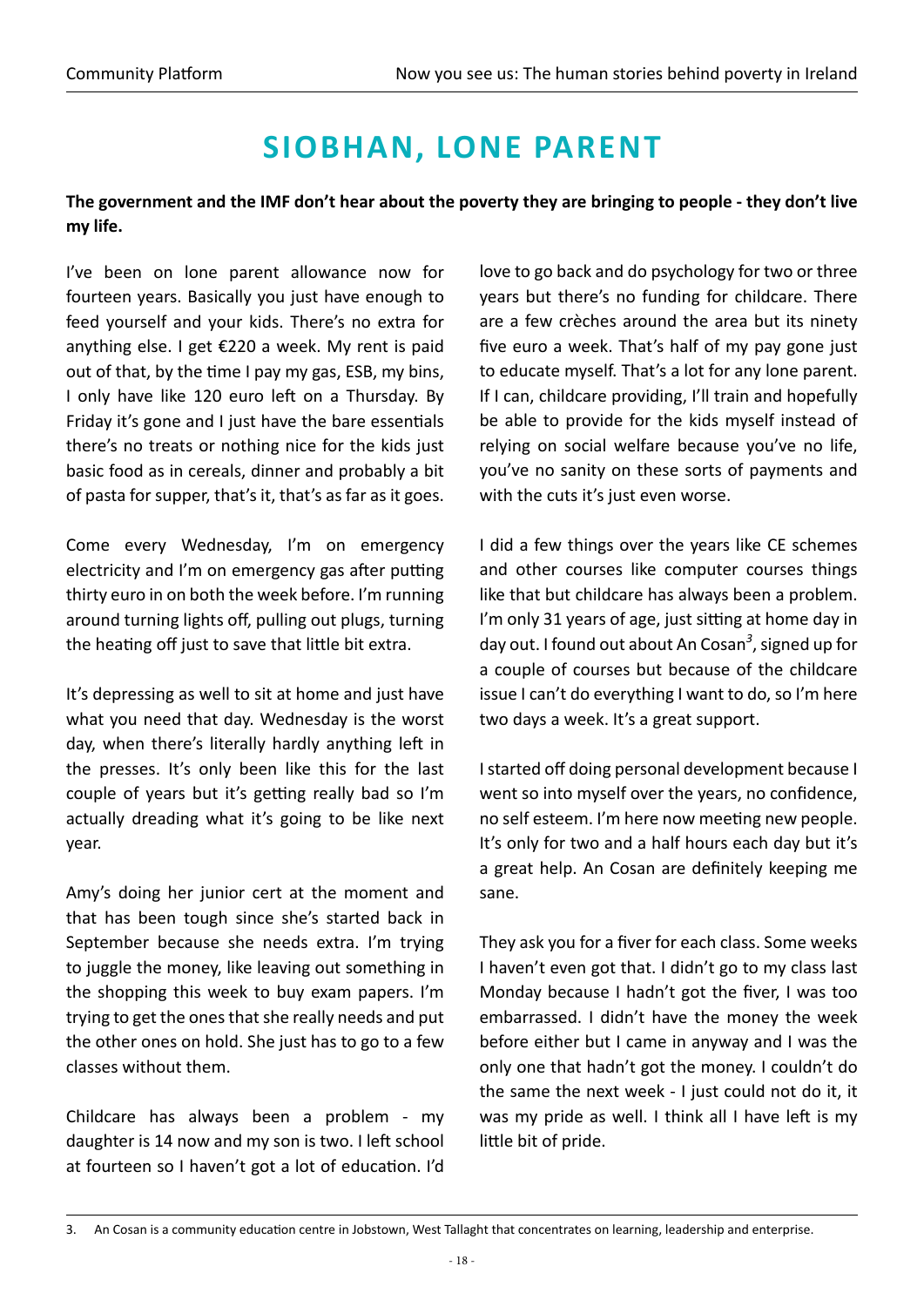I've no real support, my family don't live close and I haven't got the bus fare to go and see my ma and da so I'm basically here on my own. I think if you're on any sort of welfare, there's nothing there for you, you've no options, you're left at home and that's it. I can't see any hope because I know it's going to be a hard budget so I don't know what the New Year is going to bring for me or the kids.

I am so stressed all the time and it is affecting my health. I'm on anxiety tablets because I'm thinking too much. I'm panicking and having panic attacks so I'm on medication for that. I'm only thirty-one years of age and I'm on medication for six months now. It's really hard but the kids keep me going, the kids are my strength, only for them I don't know I'd probably be on a lot more medication than what I am just for sanity basically.

The government and the IMF don't hear about the poverty they are bringing to people - they don't live my life. They don't realise how hard it is for us, they don't. And with everything going up now the gas and the ESB and the whole lot they need to give us a break. We can't take any more cuts. It's going to actually cost them more money for mental health in a few years down the line. They need to just give us a break and stop cutting our money especially the lone parents and children's allowance; that's for the kid's clothes, that keeps them warm.

I don't think we can take any more cuts; for people's sanity please don't.

**To provide for the kids myself instead of relying on social welfare because you've no life, you've no sanity on these sorts of payments and with the cuts it's just even worse.** 

# "I think that all I have left is my little bit of pride".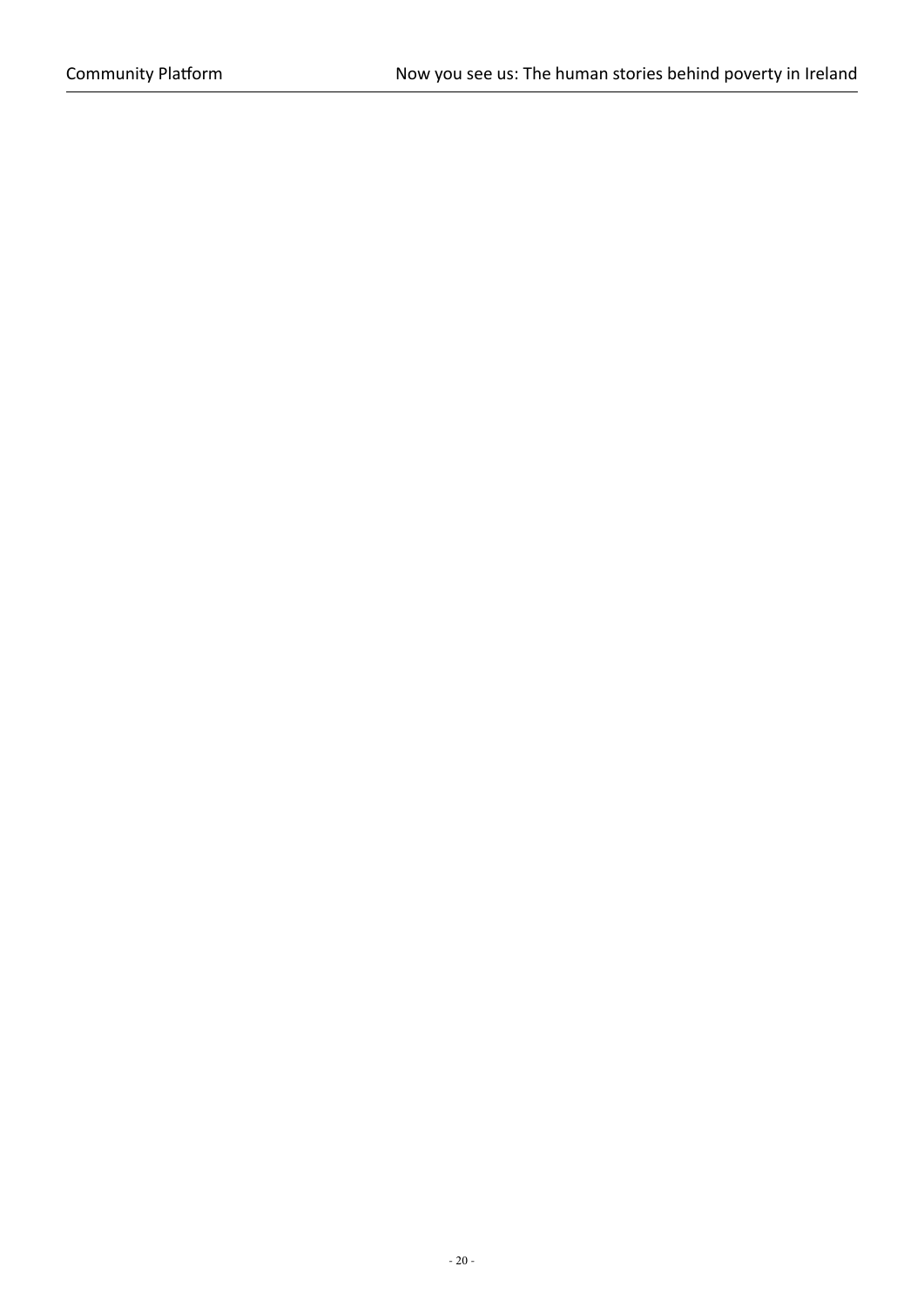# "you can make change".

"Lots of Travellers would love to go out and work but there's nothing there for them".

"WE JUST NEED A START".

# "recession hit HARD".

"So you just stay on your own, you stay indoors, YOU JUST KEEP YOUR HEAD down and hope that things get better".

**N MIND THAT** it's the start of a bad day". "No Work".

# "The Celtic Tiger never happened FOR US". "EVERY DAY! wake up I have